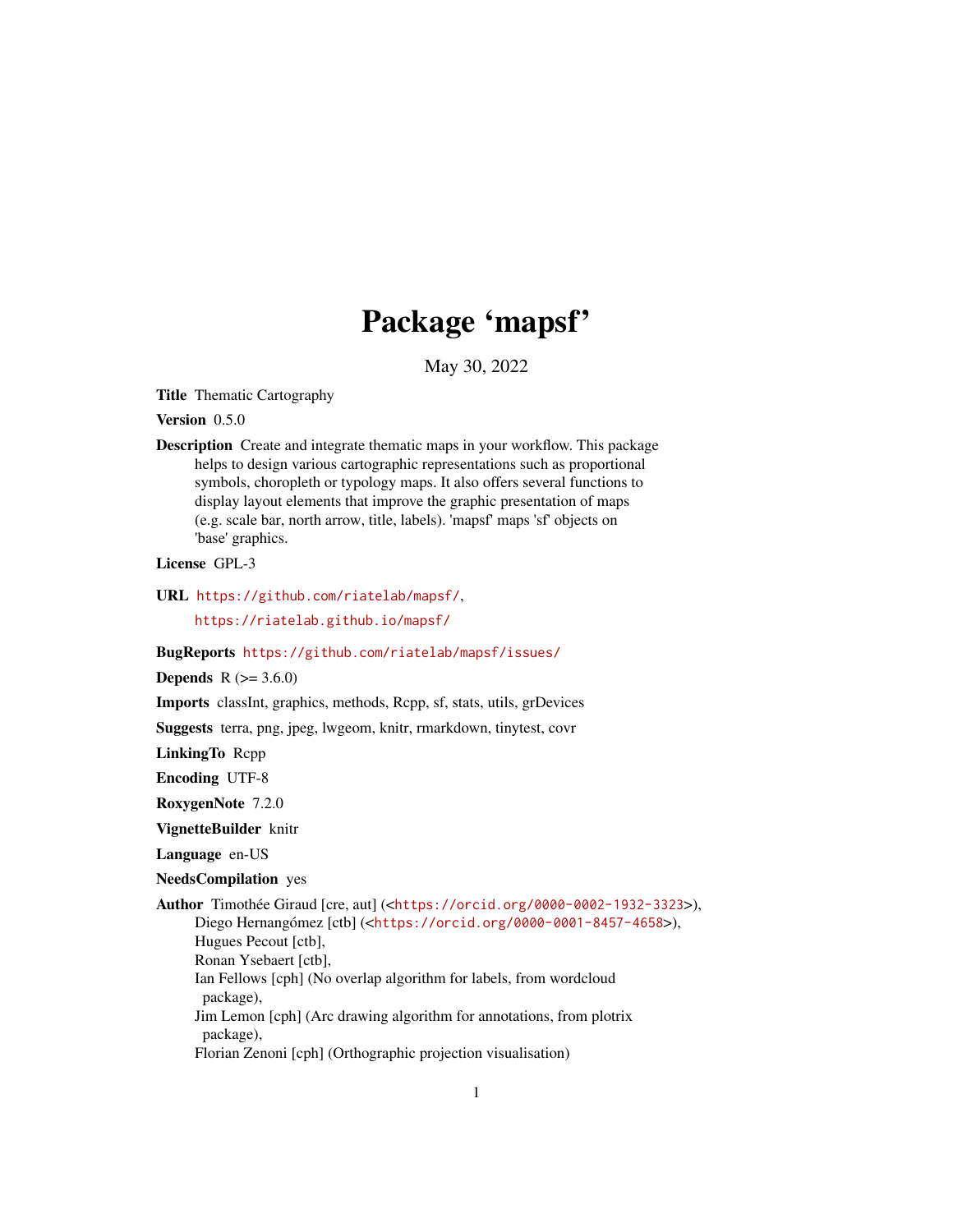<span id="page-1-0"></span>2 maps to the contract of the contract of the contract of the contract of the contract of the contract of the contract of the contract of the contract of the contract of the contract of the contract of the contract of the

Maintainer Timothée Giraud <timothee.giraud@cnrs.fr>

Repository CRAN

Date/Publication 2022-05-30 16:40:02 UTC

## R topics documented:

|       |                                                                                                                                                                  |  |  |  |  |  |  |  |  |  |  |  |  |  |  | 2               |
|-------|------------------------------------------------------------------------------------------------------------------------------------------------------------------|--|--|--|--|--|--|--|--|--|--|--|--|--|--|-----------------|
|       |                                                                                                                                                                  |  |  |  |  |  |  |  |  |  |  |  |  |  |  | 3               |
|       |                                                                                                                                                                  |  |  |  |  |  |  |  |  |  |  |  |  |  |  | $\overline{4}$  |
|       |                                                                                                                                                                  |  |  |  |  |  |  |  |  |  |  |  |  |  |  | 5               |
|       |                                                                                                                                                                  |  |  |  |  |  |  |  |  |  |  |  |  |  |  | 5               |
|       |                                                                                                                                                                  |  |  |  |  |  |  |  |  |  |  |  |  |  |  | 6               |
|       |                                                                                                                                                                  |  |  |  |  |  |  |  |  |  |  |  |  |  |  | 7               |
|       |                                                                                                                                                                  |  |  |  |  |  |  |  |  |  |  |  |  |  |  | 8               |
|       |                                                                                                                                                                  |  |  |  |  |  |  |  |  |  |  |  |  |  |  | 9               |
|       |                                                                                                                                                                  |  |  |  |  |  |  |  |  |  |  |  |  |  |  | $\overline{10}$ |
|       |                                                                                                                                                                  |  |  |  |  |  |  |  |  |  |  |  |  |  |  | $-11$           |
|       |                                                                                                                                                                  |  |  |  |  |  |  |  |  |  |  |  |  |  |  |                 |
|       |                                                                                                                                                                  |  |  |  |  |  |  |  |  |  |  |  |  |  |  |                 |
|       |                                                                                                                                                                  |  |  |  |  |  |  |  |  |  |  |  |  |  |  | $\overline{14}$ |
|       |                                                                                                                                                                  |  |  |  |  |  |  |  |  |  |  |  |  |  |  |                 |
|       |                                                                                                                                                                  |  |  |  |  |  |  |  |  |  |  |  |  |  |  |                 |
|       |                                                                                                                                                                  |  |  |  |  |  |  |  |  |  |  |  |  |  |  | -20             |
|       |                                                                                                                                                                  |  |  |  |  |  |  |  |  |  |  |  |  |  |  |                 |
|       |                                                                                                                                                                  |  |  |  |  |  |  |  |  |  |  |  |  |  |  | 21              |
|       | mf theme $\ldots$ , $\ldots$ , $\ldots$ , $\ldots$ , $\ldots$ , $\ldots$ , $\ldots$ , $\ldots$ , $\ldots$ , $\ldots$ , $\ldots$ , $\ldots$ , $\ldots$ , $\ldots$ |  |  |  |  |  |  |  |  |  |  |  |  |  |  | 22              |
|       |                                                                                                                                                                  |  |  |  |  |  |  |  |  |  |  |  |  |  |  | -23             |
|       |                                                                                                                                                                  |  |  |  |  |  |  |  |  |  |  |  |  |  |  | 24              |
| Index |                                                                                                                                                                  |  |  |  |  |  |  |  |  |  |  |  |  |  |  | 26              |

mapsf *Package description*

### Description

Create maps with simple features. mapsf helps to map sf objects and offers features that improve the graphic presentation of maps (scale bar, north arrow, title or legend).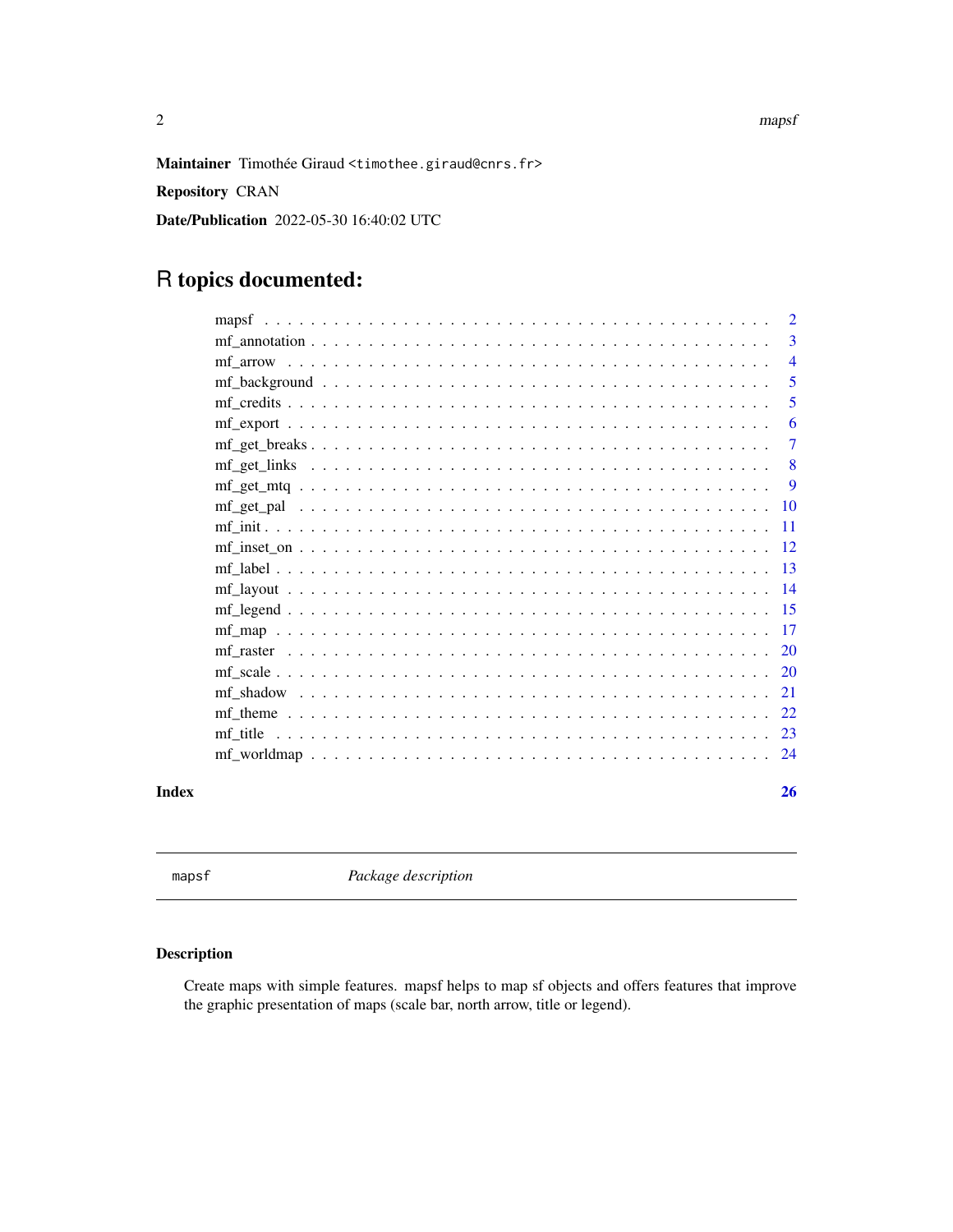<span id="page-2-0"></span>mf\_annotation *Plot an annotation*

## Description

Plot an annotation on a map.

### Usage

```
mf_annotation(
 x,
  txt,
 pos = "topright",
 cex = 0.8,
 col_arrow,
 col_txt,
 halo = FALSE,
 bg,
 s = 1,...
)
```
### Arguments

| X         | an sf object with 1 row, a couple of coordinates $(c(x, y))$ .                                      |
|-----------|-----------------------------------------------------------------------------------------------------|
| txt       | the text to display                                                                                 |
| pos       | position of the text, one of "topleft", "topright", "bottomright", "bottomleft" or<br>"interactive" |
| cex       | size of the text                                                                                    |
| col_arrow | arrow color                                                                                         |
| col_txt   | text color                                                                                          |
| halo      | add a halo around the text                                                                          |
| bg        | halo color                                                                                          |
| S         | $arrow size (min=1)$                                                                                |
| .         | further text arguments.                                                                             |

### Value

No return value, an annotation is displayed.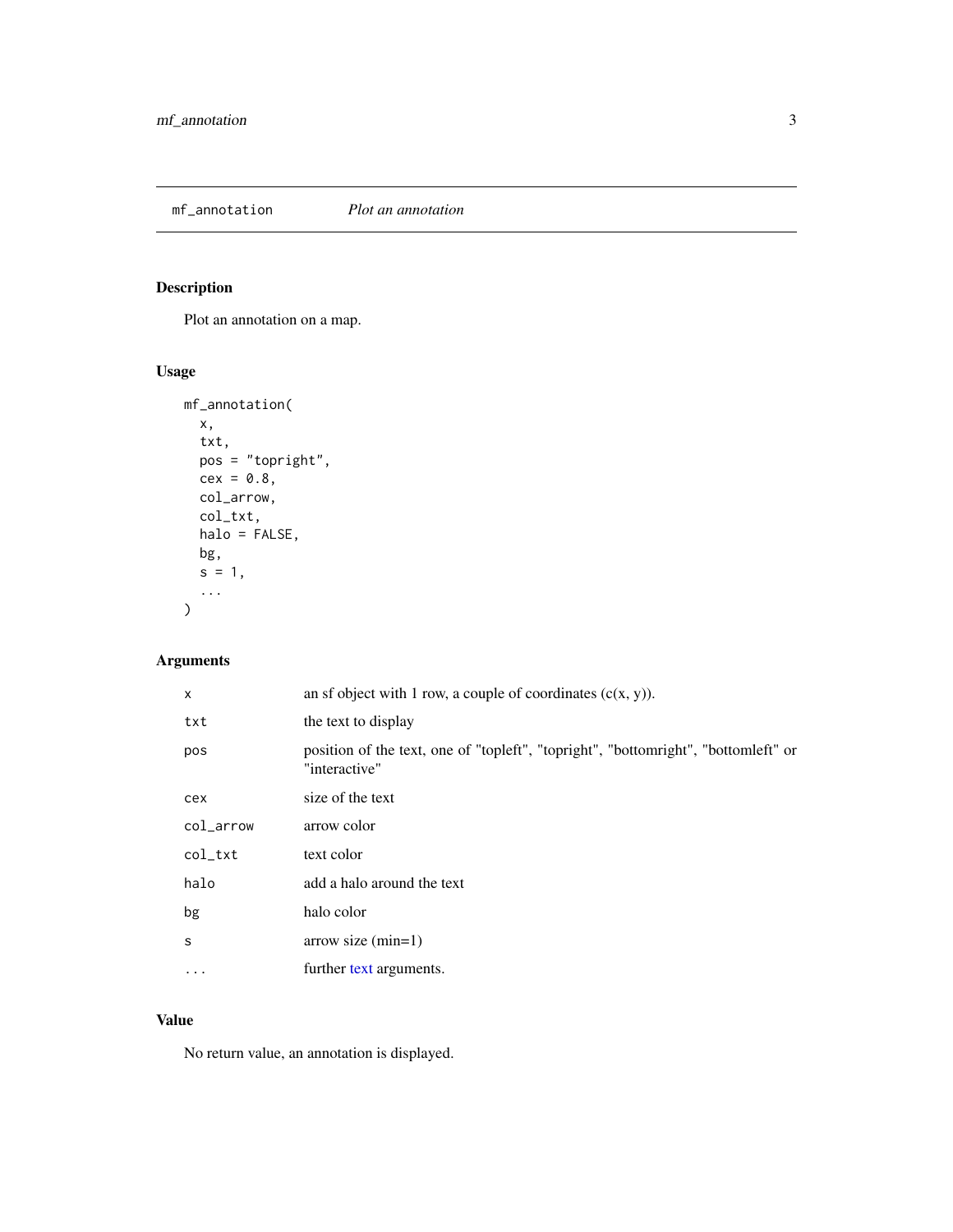### Examples

```
mtq <- mf_get_mtq()
mf_map(mtq)
mf_annotation(
 x = c(711167.8, 1614764),txt = "Look!\nImportant feature\nhere!",
  pos = "bottomleft", cex = 1.2, font = 2,halo = TRUE, s = 1.5)
mf_annotation(
 x = m t q [20, 1,txt = "This is less\nimportant",
 cex = .7, font = 3, s = 1.3
)
```
<span id="page-3-1"></span>mf\_arrow *Plot a north arrow*

### Description

Plot a north arrow.

### Usage

```
mf_arrow(pos = "topleft", col, adjust)
```
### Arguments

| pos    | position. It can be one of 'topleft', 'top','topright', 'right', 'bottomright', 'bot-<br>tom','bottomleft', 'left', 'interactive' or a vector of two coordinates in map units<br>(c(x, y)) |
|--------|--------------------------------------------------------------------------------------------------------------------------------------------------------------------------------------------|
| col    | arrow color                                                                                                                                                                                |
| adjust | object of class sf or sfc used to adjust the arrow to the real north                                                                                                                       |

### Value

No return value, a north arrow is displayed.

```
mtq <- mf_get_mtq()
mf_map(mtq)
mf_arrow(pos = "topright")
```
<span id="page-3-0"></span>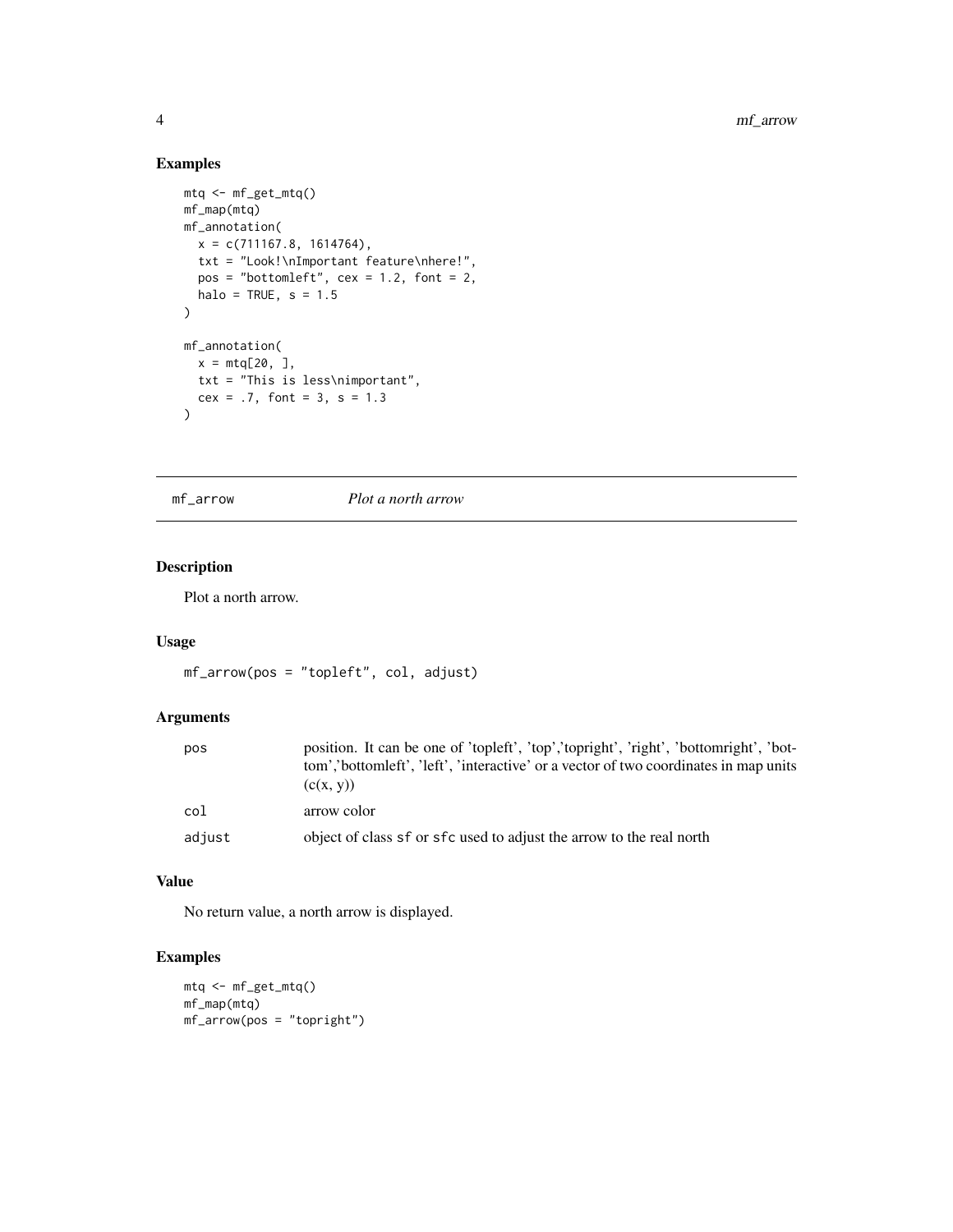<span id="page-4-0"></span>

### Description

Plot a background image on an existing plot

#### Usage

mf\_background(filename, ...)

#### Arguments

| filename | filename of the background image, PNG or JPG/JPEG format. |
|----------|-----------------------------------------------------------|
| $\cdot$  | further parameters for rasterImage                        |

### Value

No return value, a background image is displayed.

### Examples

```
mtq <- mf_get_mtq()
mf_init(mtq)
mf_background(system.file("img/background.jpg", package = "mapsf"))
mf_map(mtq, lwd = 3, col = NA, border = "white", add = TRUE)mf_credits(
  txt = "Background photo by Noita Digital on Unsplash",
  col = "white"
)
```
<span id="page-4-1"></span>mf\_credits *Plot credits*

#### Description

Plot credits (sources, author, year...).

```
mf_credits(
  txt = "Source(s) & Author(s)",
 pos = "bottomleft",
 col,
 cex = 0.6,
 font = 3,
 bg = NA)
```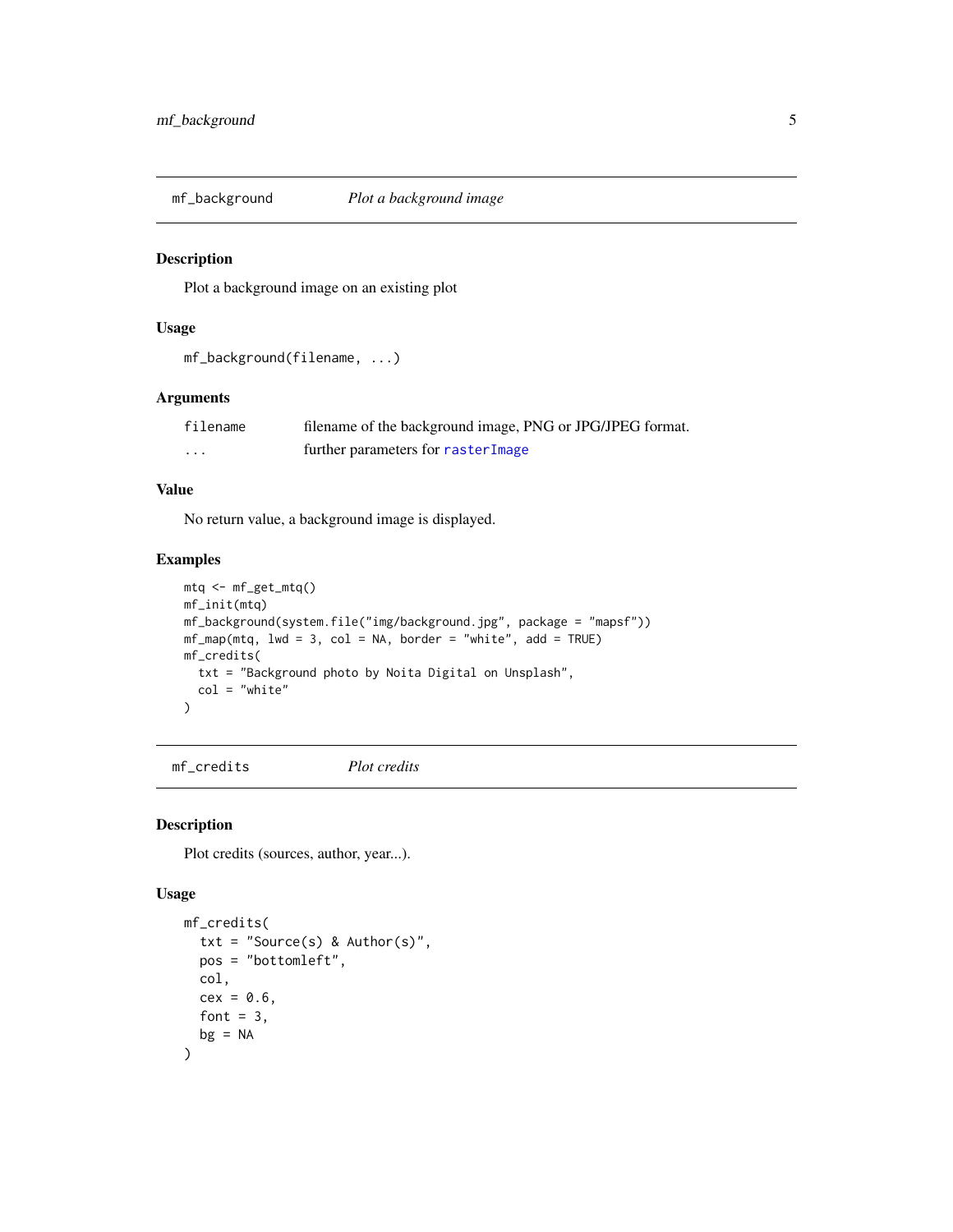### <span id="page-5-0"></span>Arguments

| txt  | text of the credits, use '\n' to add line breaks              |
|------|---------------------------------------------------------------|
| pos  | position, one of 'bottomleft', 'bottomright' or 'rightbottom' |
| col  | color                                                         |
| cex  | cex of the credits                                            |
| font | font of the credits                                           |
| bg   | background color                                              |

### Value

No return value, credits are displayed.

### Examples

```
mtq <- mf_get_mtq()
mf_map(mtq)
mf_credits(txt = "Author\nSources - Year")
```
mf\_export *Export a map*

### Description

Export a map with the extent of a spatial object. The map is exported in PNG or SVG format. If only one of width or height is set, mf\_export uses the width/height ratio of x bounding box to find a matching ratio for the export.

```
mf_export(
  x,
  filename = "map.png",
  width,
  height,
  res = 96.
  ...,
  expandBB = rep(0, 4),
  theme,
  export = "png"\mathcal{E}
```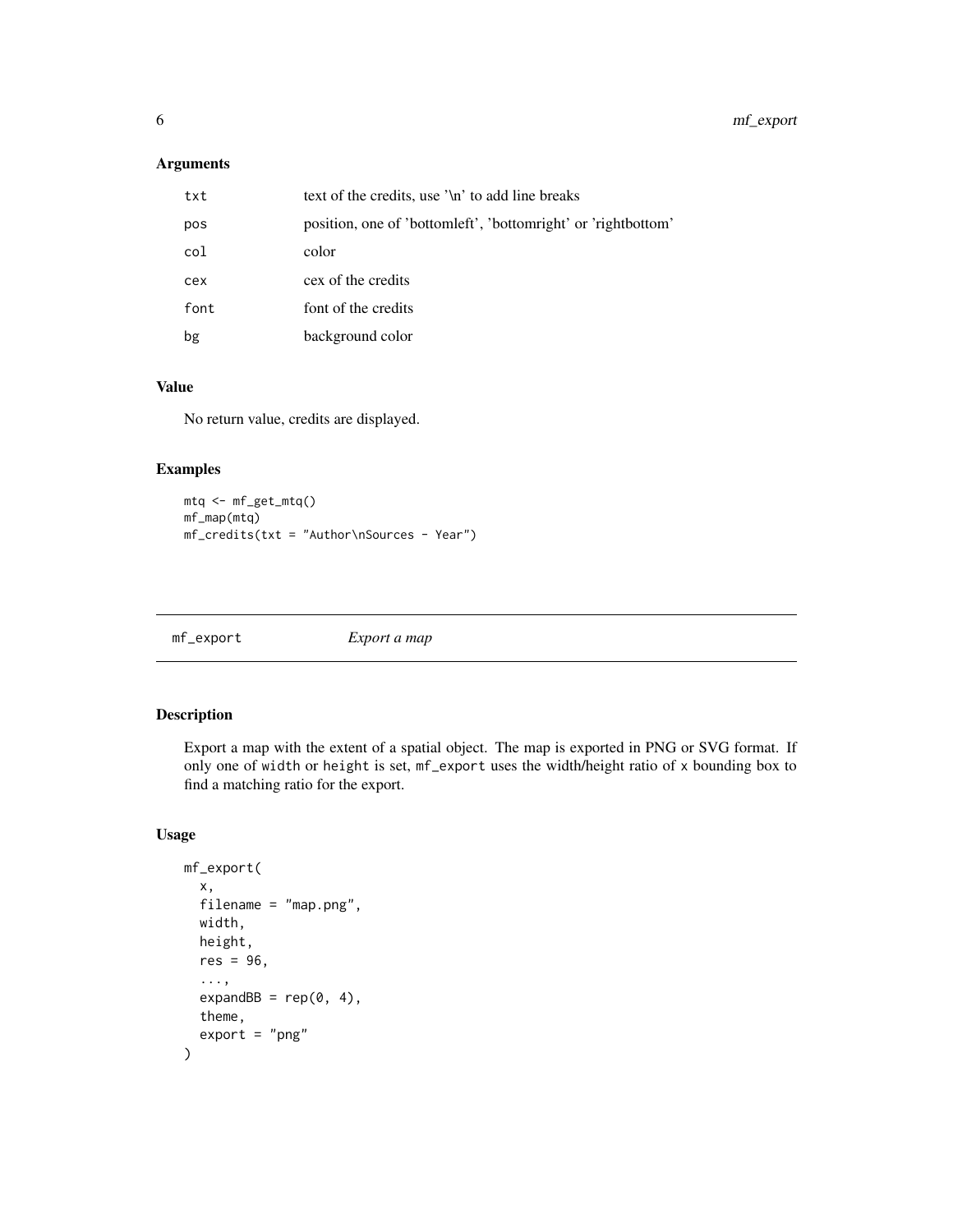### <span id="page-6-0"></span>mf\_get\_breaks 7

### Arguments

| X        | object of class sf, sfc or Raster                                                                                                                             |
|----------|---------------------------------------------------------------------------------------------------------------------------------------------------------------|
| filename | path to the exported file. If the file extention is ".png" a png graphic device is<br>opened, if the file extension is ".svg" a svg graphic device is opened. |
| width    | width of the figure (pixels for png, inches for svg)                                                                                                          |
| height   | height of the figure (pixels for png, inches for svg)                                                                                                         |
| res      | resolution (for png)                                                                                                                                          |
| $\cdots$ | further parameters for png or svg export                                                                                                                      |
| expandBB | fractional values to expand the bounding box with, in each direction (bottom,<br>left, top, right)                                                            |
| theme    | apply a theme                                                                                                                                                 |
| export   | deprecated                                                                                                                                                    |

### Value

No return value, a map is initiated.

### Examples

```
mtq <- mf_get_mtq()
(filename <- tempfile(fileext = ".png"))
mf_export(mtq, filename = filename)
mf_map(mtq, add = TRUE)
dev.off()
```
<span id="page-6-1"></span>mf\_get\_breaks *Get class intervals*

### Description

A function to classify continuous variables.

### Usage

```
mf\_get\_breaks(x, nbreaks, breaks, k = 1, central = FALSE, ...)
```
### Arguments

| $\mathsf{x}$ | a vector of numeric values                                                                                                                                                                       |
|--------------|--------------------------------------------------------------------------------------------------------------------------------------------------------------------------------------------------|
| nbreaks      | a number of classes                                                                                                                                                                              |
| breaks       | a classification method; one of "fixed", "sd", "equal", "pretty", "quantile", "kmeans",<br>"helust", "belust", "fisher", "jenks", "dpih", "q6", "geom", "arith", "em" or "msd"<br>(see Details). |
| k            | number of standard deviation for "msd" method (see Details)                                                                                                                                      |
| central      | creation of a central class for "msd" method (see Details)                                                                                                                                       |
| $\cdots$     | further arguments of classIntervals                                                                                                                                                              |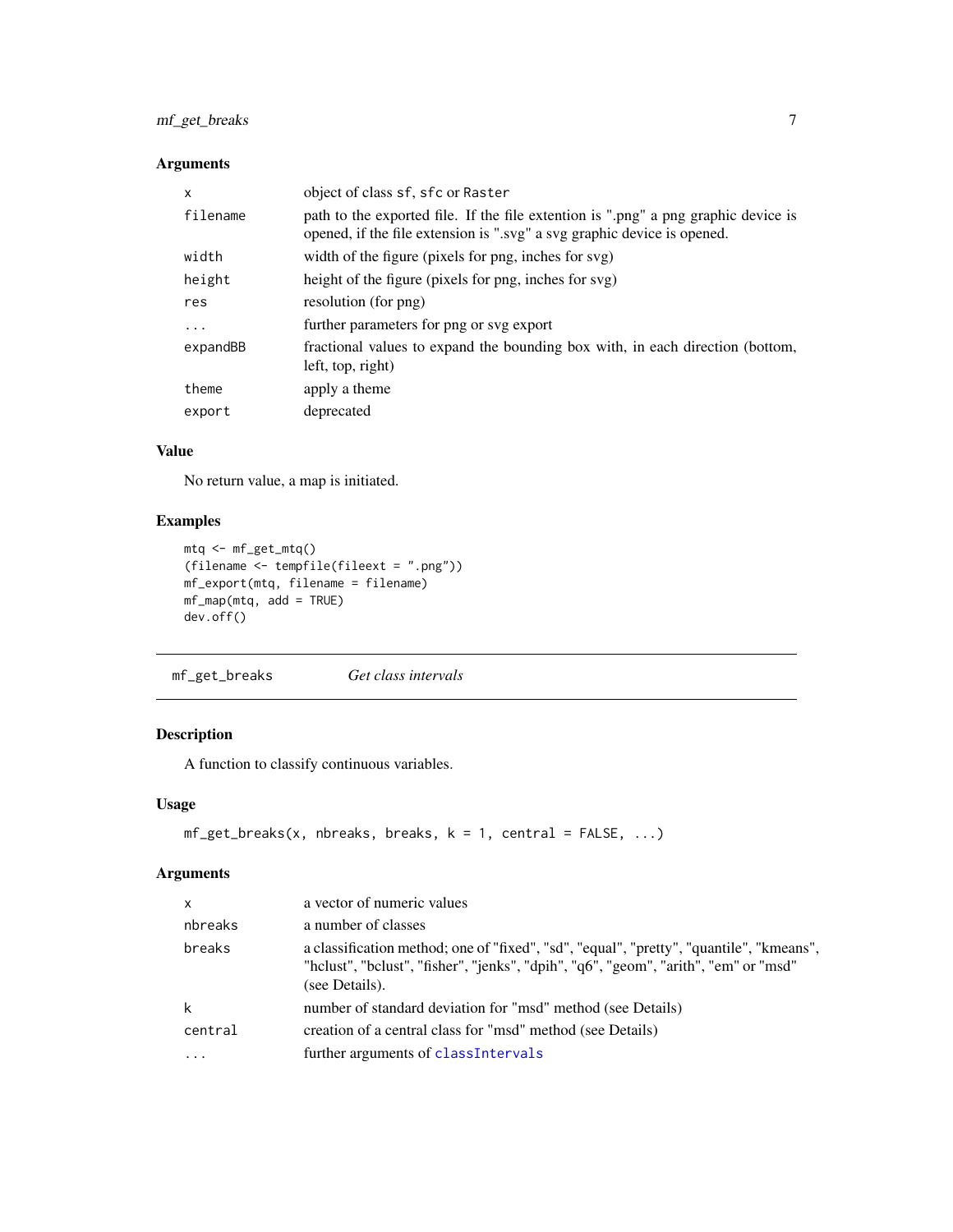### <span id="page-7-0"></span>Details

"fixed", "sd", "equal", "pretty", "quantile", "kmeans", "hclust", "bclust", "fisher", "jenks" and "dpih" are [classIntervals](#page-0-0) methods. You may need to pass additional arguments for some of them.

Jenks ("jenks" method) and Fisher ("fisher" method) algorithms are based on the same principle and give quite similar results but Fisher is much faster.

The "q6" method uses the following [quantile](#page-0-0) probabilities: 0, 0.05, 0.275, 0.5, 0.725, 0.95, 1.

The "geom" method is based on a geometric progression along the variable values.

The "arith" method is based on an arithmetic progression along the variable values.

The "em" method is based on nested averages computation.

The "msd" method is based on the mean and the standard deviation of a numeric vector. The nbreaks parameter is not relevant, use k and central instead. k indicates the extent of each class in share of standard deviation. If central=TRUE then the mean value is the center of a class else the mean is a break value.

#### Value

A numeric vector of breaks

#### Note

This function is mainly a wrapper of [classIntervals](#page-0-0) + "arith", "em", "q6", "geom" and "msd" methods.

### See Also

[classIntervals](#page-0-0)

### Examples

```
mtq <- mf_get_mtq()
mf\_get\_breaks(x = mtq$MED, nbreaks = 6, breaks = "quantile")
```
mf\_get\_links *Get a link layer from a data.frame of links.*

### Description

Create a link layer from a data.frame of links and an sf object.

#### Usage

mf\_get\_links(x, df, x\_id, df\_id)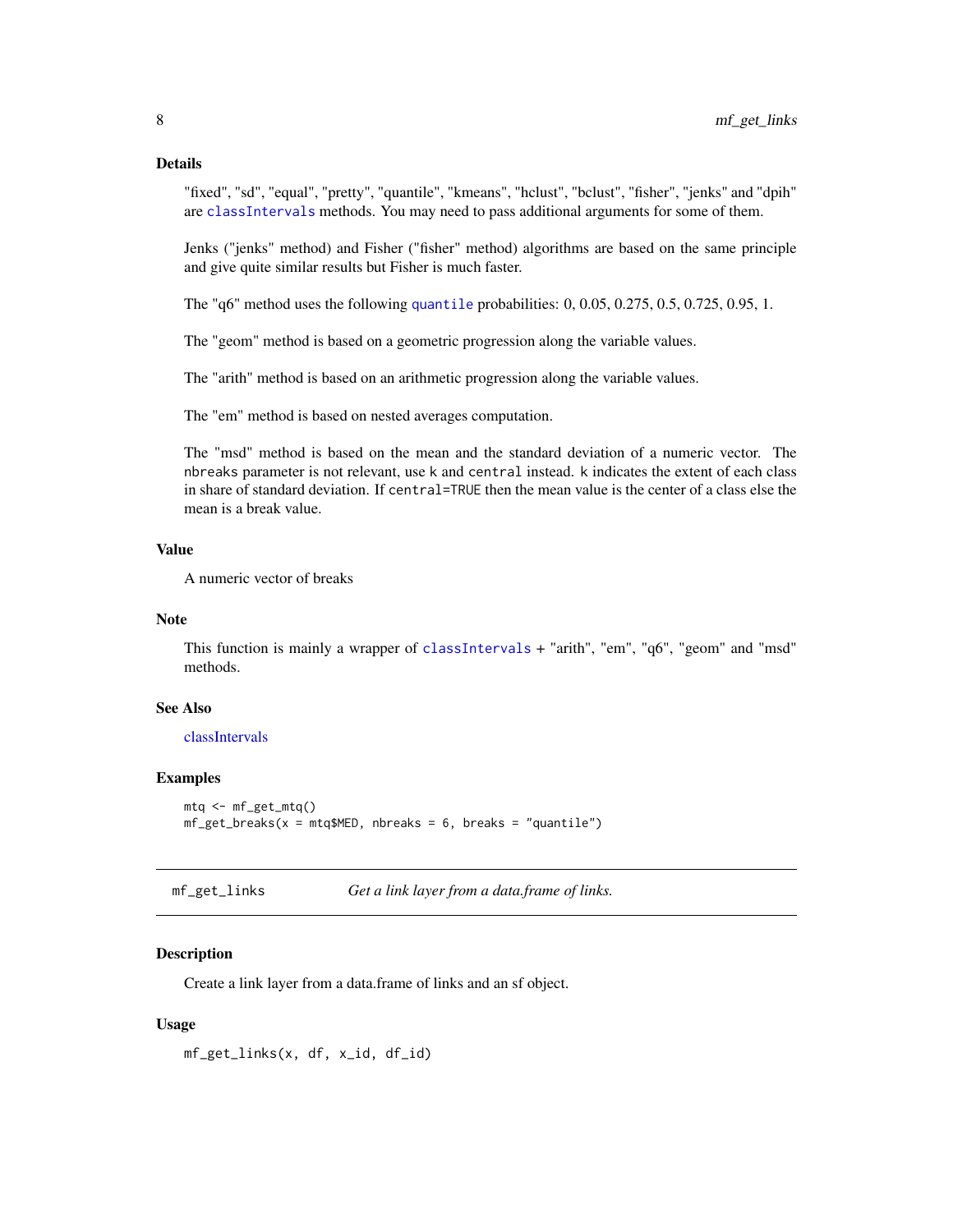### <span id="page-8-0"></span>mf\_get\_mtq 9

### Arguments

| x     | an sf object, a simple feature collection.                                                                             |
|-------|------------------------------------------------------------------------------------------------------------------------|
| df    | a data frame that contains identifiers of starting and ending points.                                                  |
| x id  | name of the identifier variable in x, default to the first column (optional)                                           |
| df id | names of the identifier variables in df, character vector of length 2, default to the<br>two first columns. (optional) |

### Value

An sf object is returned, it is composed of df and the sfc (LINESTRING) of links.

#### Examples

```
mtq <- mf_get_mtq()
mob <- read.csv(system.file("csv/mob.csv", package = "mapsf"))
# Select links from Fort-de-France (97209))
mob_97209 <- mob[mob$i == 97209, ]
# Create a link layer
mob_links \leq mf_get_links(x = mtq, df = mob_97209)
# Plot the links
mf_map(mtq)
mf_map(mob_links, col = "red4", lwd = 2, add = TRUE)
```
mf\_get\_mtq *Get the 'mtq' dataset*

### Description

Import the mtq dataset (Martinique municipalities).

### Usage

mf\_get\_mtq()

### Details

```
This a wrapper around st_read(system.file("gpkg/mtq.gpkg", package = "mapsf"),quiet
= TRUE).
```
### Value

an sf object of Martinique municipalities

### Examples

mtq <- mf\_get\_mtq()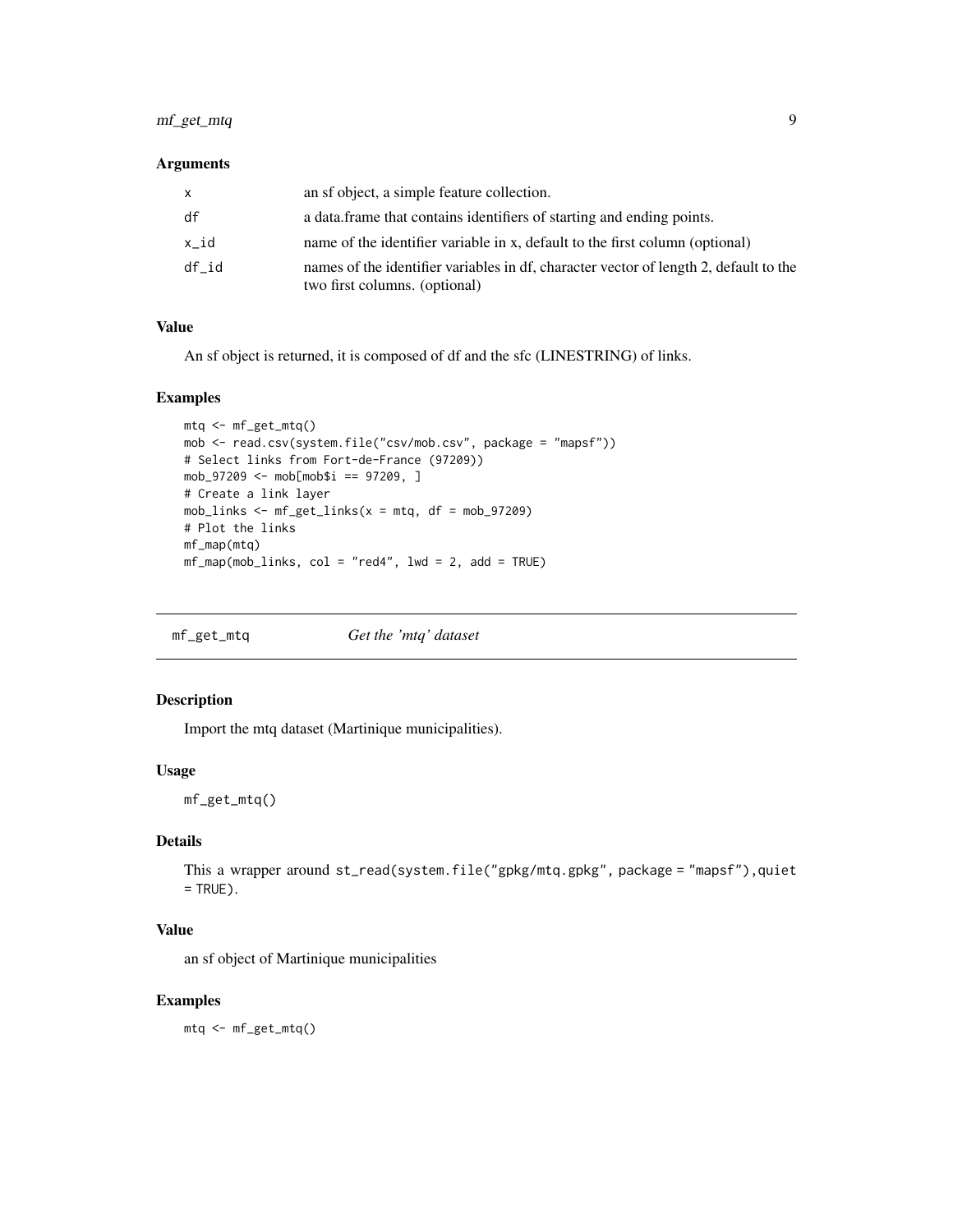<span id="page-9-0"></span>

#### Description

mf\_get\_pal builds sequential, diverging and qualitative color palettes. Diverging color palettes can be dissymmetric (different number of colors in each of the two gradients).

#### Usage

mf\_get\_pal(n, palette, alpha = NULL, rev = c(FALSE, FALSE), neutral)

#### Arguments

| n       | the number of colors $(>= 1)$ to be in the palette.                                                                                                                         |
|---------|-----------------------------------------------------------------------------------------------------------------------------------------------------------------------------|
| palette | a valid palette name (one of hcl.pals()). The name is matched to the list of<br>available palettes, ignoring upper vs. lower case, spaces, dashes, etc. in the<br>matching. |
| alpha   | an alpha-transparency level in the range $[0,1]$ (0 means transparent and 1 means<br>opaque), see argument alpha in hsv and hcl, respectively.                              |
| rev     | logical indicating whether the ordering of the colors should be reversed.                                                                                                   |
| neutral | a color, if two gradients are used, the 'neutral' color can be added between them.                                                                                          |

### Details

See [hcl.pals](#page-0-0) to get available palette names. If two gradients are used, the 'neutral' color can be added between them.

#### Value

A vector of colors.

```
\text{cols} \leq \text{mf}_\text{get}\_\text{pal}(n = 10, \text{ pal} = \text{"Reds 2"})plot(1:10, rep(1, 10), bg = cols, pch = 22, cex = 4)\text{cols} \leq \text{mf}_\text{get}\text{pal}(\text{n} = \text{c}(3, 7), \text{ pal} = \text{c}("Reds 2", "Greens"))plot(1:10, rep(1, 10), bg = cols, pch = 22, cex = 4)\text{cols} \leq \text{mf}_\text{get}\text{pal}(\text{n} = \text{c}(5, 5), \text{ pal} = \text{c}("Reds 2", "Greens"))plot(1:10, rep(1, 10), bg = cols, pch = 22, cex = 4)cols \leq m f_{getpal}(n = c(7, 3), pal = c("Reds 2", "Greens"))plot(1:10, rep(1, 10), bg = cols, pch = 22, cex = 4)cols < - mf\_get\_pal(n = c(5, 5), pal = c("Reds 2", "Greens"), neutral = "grey")plot(1:11, rep(1, 11), bg = cols, pch = 22, cex = 4)opar <- par(bg = "black")
cols \leq mf_get_pal(n = c(7, 3), pal = c("Reds 2", "Greens"), alpha = c(.3, .7))
plot(1:10, rep(1, 10), bg = cols, pch = 22, cex = 4)
```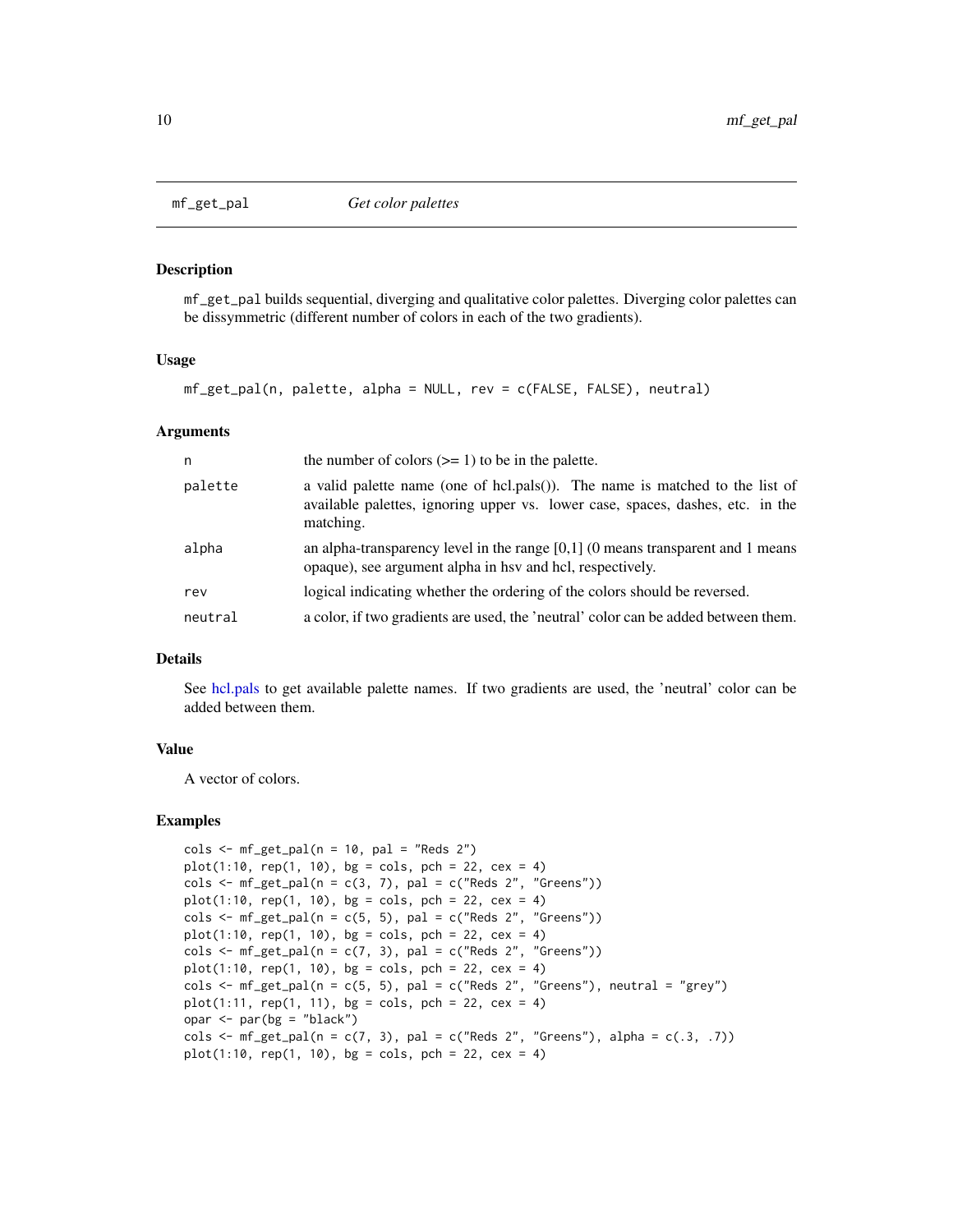<span id="page-10-0"></span>mf\_init 11

```
par(opar)
cols <- mf_get_pal(
 n = c(5, 5), pal = c("Reds 2", "Greens"),rev = c(TRUE, TRUE)
\mathcal{L}plot(1:10, rep(1, 10), bg = cols, pch = 22, cex = 4)
```
### mf\_init *Initialize a map with a specific extent*

### Description

Plot an invisible layer with the extent of a spatial object.

### Usage

 $mf\_init(x, expandBB = rep(0, 4), them)$ 

### Arguments

|          | object of class sf, sfc or Raster                                                                  |
|----------|----------------------------------------------------------------------------------------------------|
| expandBB | fractional values to expand the bounding box with, in each direction (bottom,<br>left, top, right) |
| theme    | apply a theme from mf_theme                                                                        |

### Value

No return value, a map is initiated.

```
mtq <- mf_get_mtq()
target <- mtq[30, ]
mf_init(target)
mf_map(mtq, add = TRUE)
```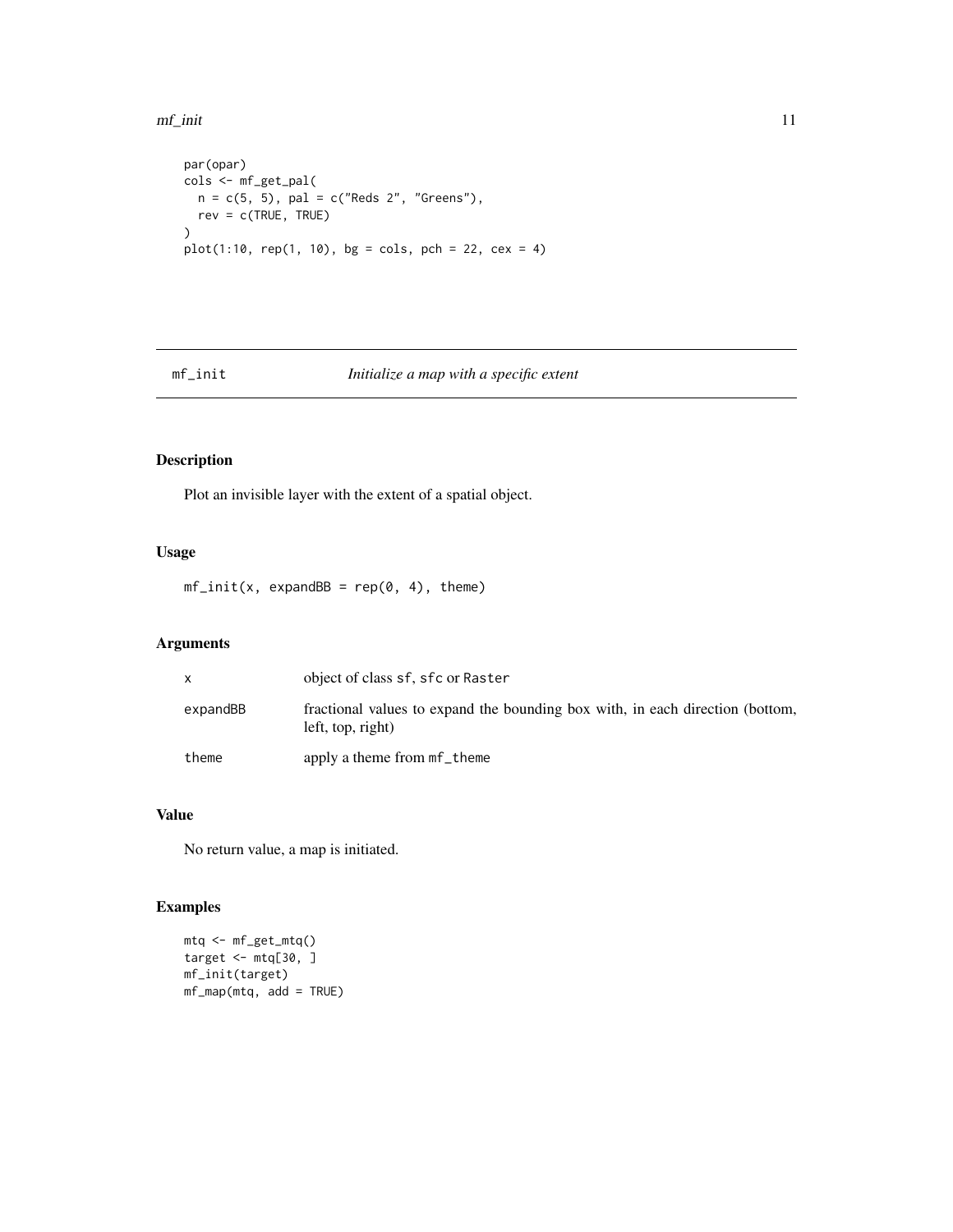<span id="page-11-0"></span>mf\_inset\_on *Plot an inset*

### Description

This function is used to add an inset map to the current map.

### Usage

```
mf\_insert\_on(x, pos = "topright", cex = 0.2, fig)
```
mf\_inset\_off()

#### **Arguments**

| X.  | an sf object, or "worldmap" to use with mf worldmap.                                                     |
|-----|----------------------------------------------------------------------------------------------------------|
| pos | position, one of "bottomleft", "left", "topleft", "top", "bottom", "bottomright",<br>"right", "topright" |
| cex | share of the map width occupied by the inset                                                             |
| fig | coordinates of the inset region (in NDC, see in ?par())                                                  |

### Details

If x is used (with pos and cex), the width/height ratio of the inset will match the width/height ratio of x bounding box.

If fig is used, coordinates (xmin, xmax, ymin, ymax) are expressed as fractions of the mapping space (i.e. excluding margins).

If map layers have to be plotted after the inset (i.e after mf\_inset\_off()), please use add = TRUE.

It is not possible to plot an inset within an inset.

It is possible to plot anything (base plots) within the inset, not only map layers.

### Value

No return value, an inset is initiated or closed.

### Note

This function does not work when mfrow is used in par().

```
mtq <- mf_get_mtq()
mf_map(mtq)
mf\_insert\_on(x = mtq[1, ], cex = .2)mf_map(mtq[1, ])
mf_inset_off()
```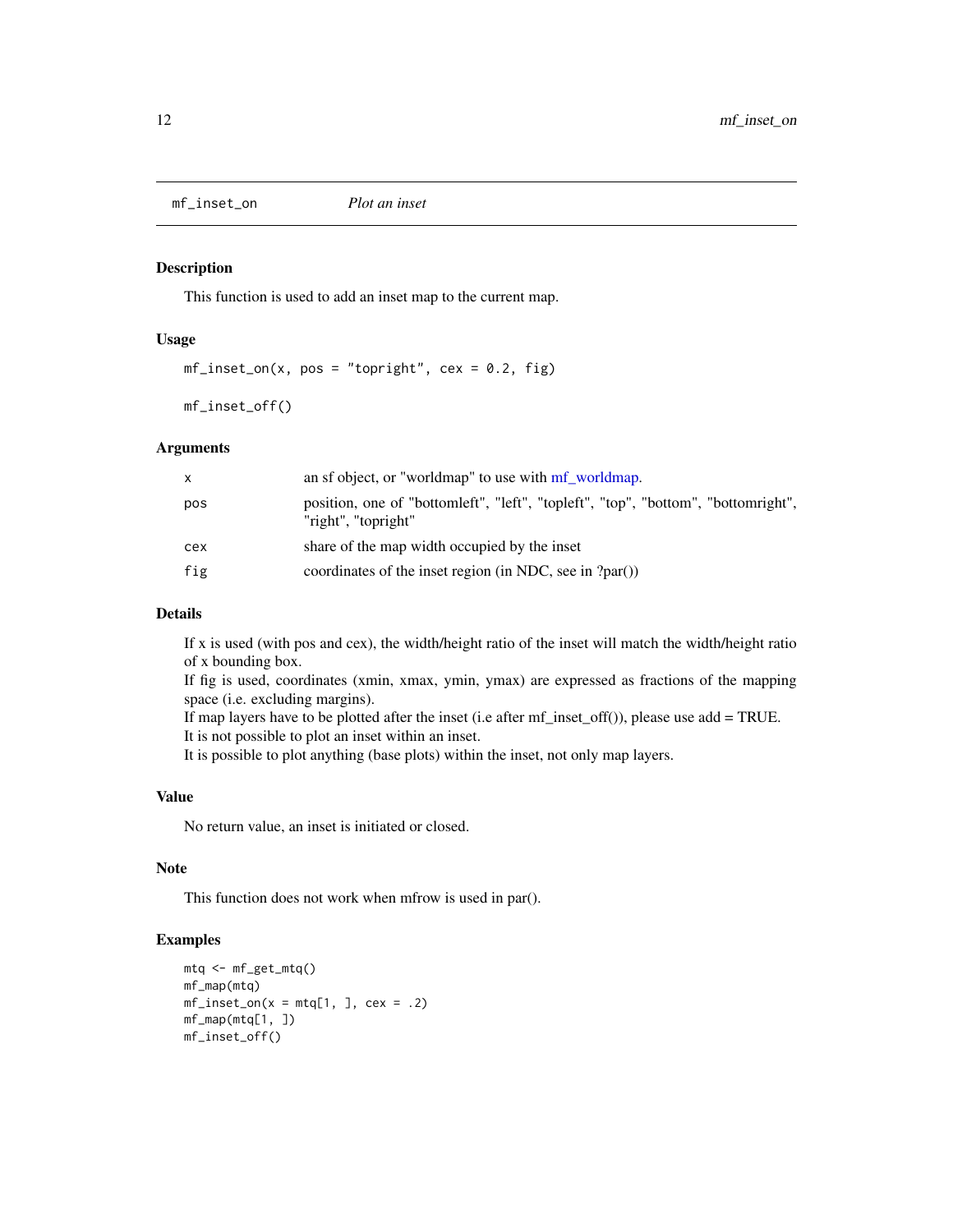#### <span id="page-12-0"></span>mf\_label 13

```
mf_map(mtq)
mf\_insert\_on(x = "worldmap", pos = "bottomleft")mf_wordmap(x = mtq)mf_inset_off()
mf_map(mtq)
mf\_insert\_on(fig = c(0, 0.25, 0, 0.25))mf_map(x = mtq)mf_inset_off()
```
mf\_label *Plot labels*

### Description

Put labels on a map.

### Usage

```
mf_label(
  x,
  var,
  col,
  cex = 0.7,
  overlap = TRUE,
  lines = TRUE,
  halo = FALSE,
  bg,
  r = 0.1,
  ...
)
```
### Arguments

| X         | object of class sf                                                                                                                             |
|-----------|------------------------------------------------------------------------------------------------------------------------------------------------|
| var       | $name(s)$ of the variable(s) to plot                                                                                                           |
| col       | labels color                                                                                                                                   |
| cex       | labels cex                                                                                                                                     |
| overlap   | if FALSE, labels are moved so they do not overlap.                                                                                             |
| lines     | if TRUE, then lines are plotted between x,y and the word, for those words not<br>covering their x, y coordinate                                |
| halo      | If TRUE, then a 'halo' is printed around the text and additional arguments bg<br>and r can be modified to set the color and width of the halo. |
| bg        | halo color                                                                                                                                     |
| r         | width of the halo                                                                                                                              |
| $\ddotsc$ | further text arguments.                                                                                                                        |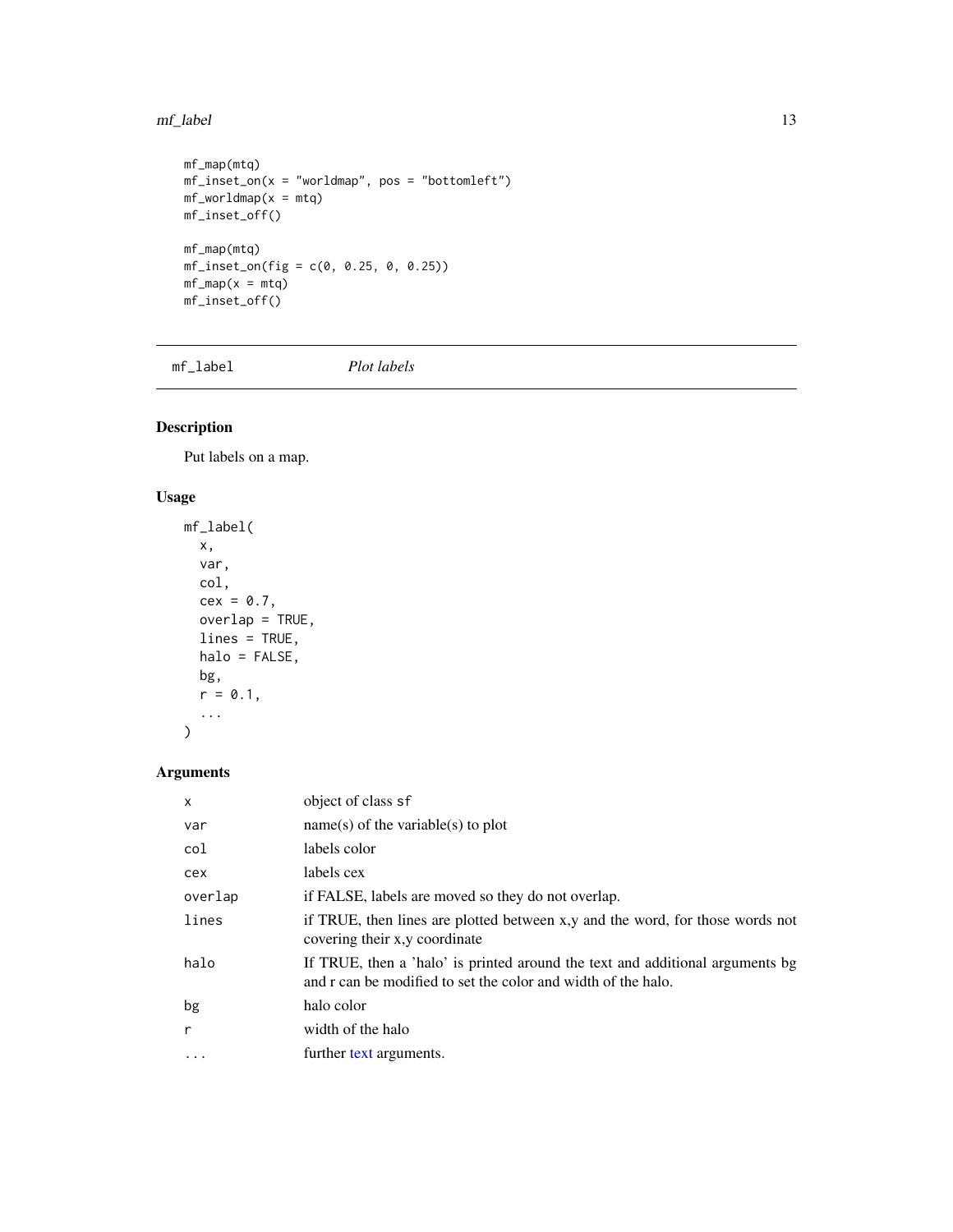### Value

No return value, labels are displayed.

#### Examples

```
mtq <- mf_get_mtq()
mf_map(mtq)
mf_label(
 x = m t q, var = "LIBGEO", halo = TRUE, cex = 0.8,
  overlap = FALSE, lines = FALSE
\mathcal{L}
```

```
mf_layout Plot a map layout
```
### Description

Plot a map layout (title, credits, scalebar, north arrow, frame).

This function uses [mf\\_title](#page-22-1), [mf\\_credits](#page-4-1), [mf\\_scale](#page-19-1) and [mf\\_arrow](#page-3-1) with default values.

### Usage

```
mf_layout(
 title = "Map Title",
 credits = "Authors & Sources",
  scale = TRUE,
 arrow = TRUE,
  frame = FALSE
)
```
### Arguments

| title   | title of the map    |
|---------|---------------------|
| credits | credits             |
| scale   | display a scale bar |
| arrow   | display an arrow    |
| frame   | display a frame     |

### Value

No return value, a map layout is displayed.

```
mtq <- mf_get_mtq()
mf_map(mtq)
mf_layout()
```
<span id="page-13-0"></span>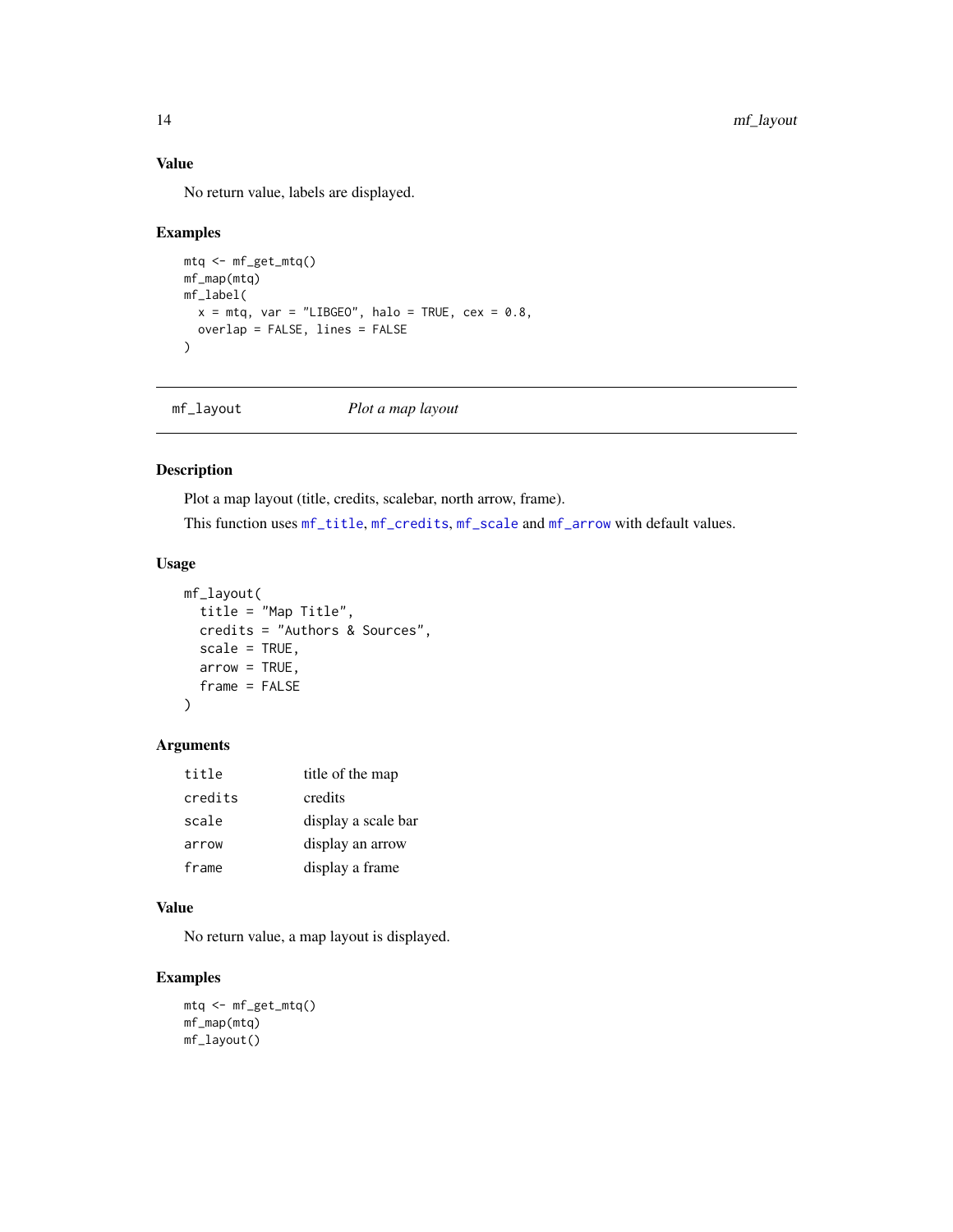### <span id="page-14-0"></span>Description

Plot all types of legend. The "type" argument defines the legend type:

- prop, for proportional symbols maps, see [mf\\_legend\\_p](#page-0-0) for arguments, default values and details;
- choro, for choropleth maps, see [mf\\_legend\\_c](#page-0-0) for arguments, default values and details;
- typo, for typology maps, see [mf\\_legend\\_t](#page-0-0) for arguments, default values and details;
- symb for symbols maps, see [mf\\_legend\\_s](#page-0-0) for arguments, default values and details;
- prop\_line, for proportional lines maps, see [mf\\_legend\\_pl](#page-0-0) for arguments, default values and details;
- grad\_line for graduated lines maps, see [mf\\_legend\\_gl,](#page-0-0) for arguments, default values and details.

### Usage

mf\_legend( type, pos, val, pal, col, inches, lwd, border, symbol, pt\_pch, pt\_cex, title, title\_cex, val\_cex, val\_rnd, col\_na, pt\_cex\_na, pt\_pch\_na, no\_data, no\_data\_txt, frame, bg, fg, cex )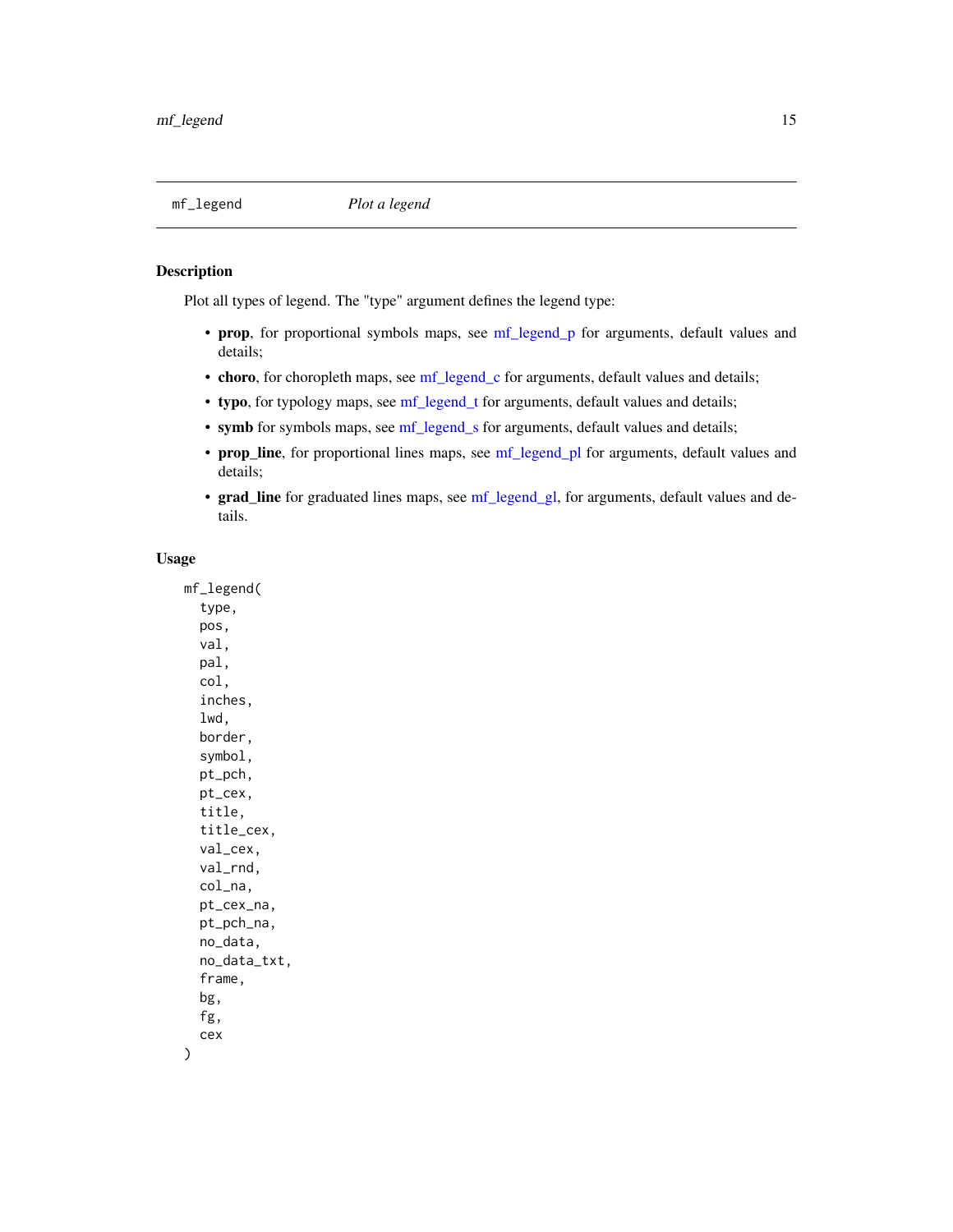### <span id="page-15-0"></span>Arguments

| type        | type of legend; one of "prop", "choro", "typo", "symb", "prop_line", "grad_line"                                                                                                           |
|-------------|--------------------------------------------------------------------------------------------------------------------------------------------------------------------------------------------|
| pos         | position. It can be one of 'topleft', 'top','topright', 'right', 'bottomright', 'bot-<br>tom','bottomleft', 'left', 'interactive' or a vector of two coordinates in map units<br>(c(x, y)) |
| val         | a vector of values                                                                                                                                                                         |
| pal         | a set of colors or a palette name (from hcl.colors)                                                                                                                                        |
| col         | a color                                                                                                                                                                                    |
| inches      | size of the biggest symbol (radius for circles, half width for squares) in inches.                                                                                                         |
| lwd         | line width $(s)$                                                                                                                                                                           |
| border      | border color                                                                                                                                                                               |
| symbol      | type of symbols, 'circle' or 'square'                                                                                                                                                      |
| pt_pch      | pch of the symbols $(0:25)$                                                                                                                                                                |
| pt_cex      | cex of the symbols                                                                                                                                                                         |
| title       | legend title                                                                                                                                                                               |
| title_cex   | size of the legend title                                                                                                                                                                   |
| val_cex     | size of the values in the legend                                                                                                                                                           |
| val         | number of decimal places of the values in the legend                                                                                                                                       |
| col_na      | color for missing values                                                                                                                                                                   |
| pt_cex_na   | cex of the symbols for missing values                                                                                                                                                      |
| pt_pch_na   | pch of the symbols for missing values                                                                                                                                                      |
| no_data     | if TRUE a 'missing values' box is plotted                                                                                                                                                  |
| no_data_txt | label for missing values                                                                                                                                                                   |
| frame       | whether to add a frame to the legend (TRUE) or not (FALSE)                                                                                                                                 |
| bg          | background color                                                                                                                                                                           |
| fg          | foreground color                                                                                                                                                                           |
| cex         | size of the legend; 2 means two times bigger                                                                                                                                               |
|             |                                                                                                                                                                                            |

### Value

No return value, a legend is displayed.

```
mtq <- mf_get_mtq()
mf_map(mtq)
mf\_legend(type = "prop", pos = "topright", val = c(1, 5, 10), inches = .3)mf_legend(
 type = "choro", pos = "bottomright", val = c(10, 20, 30, 40, 50),
 pal = hcl.colors(4, "Reds 2")
\mathcal{L}mf_legend(
```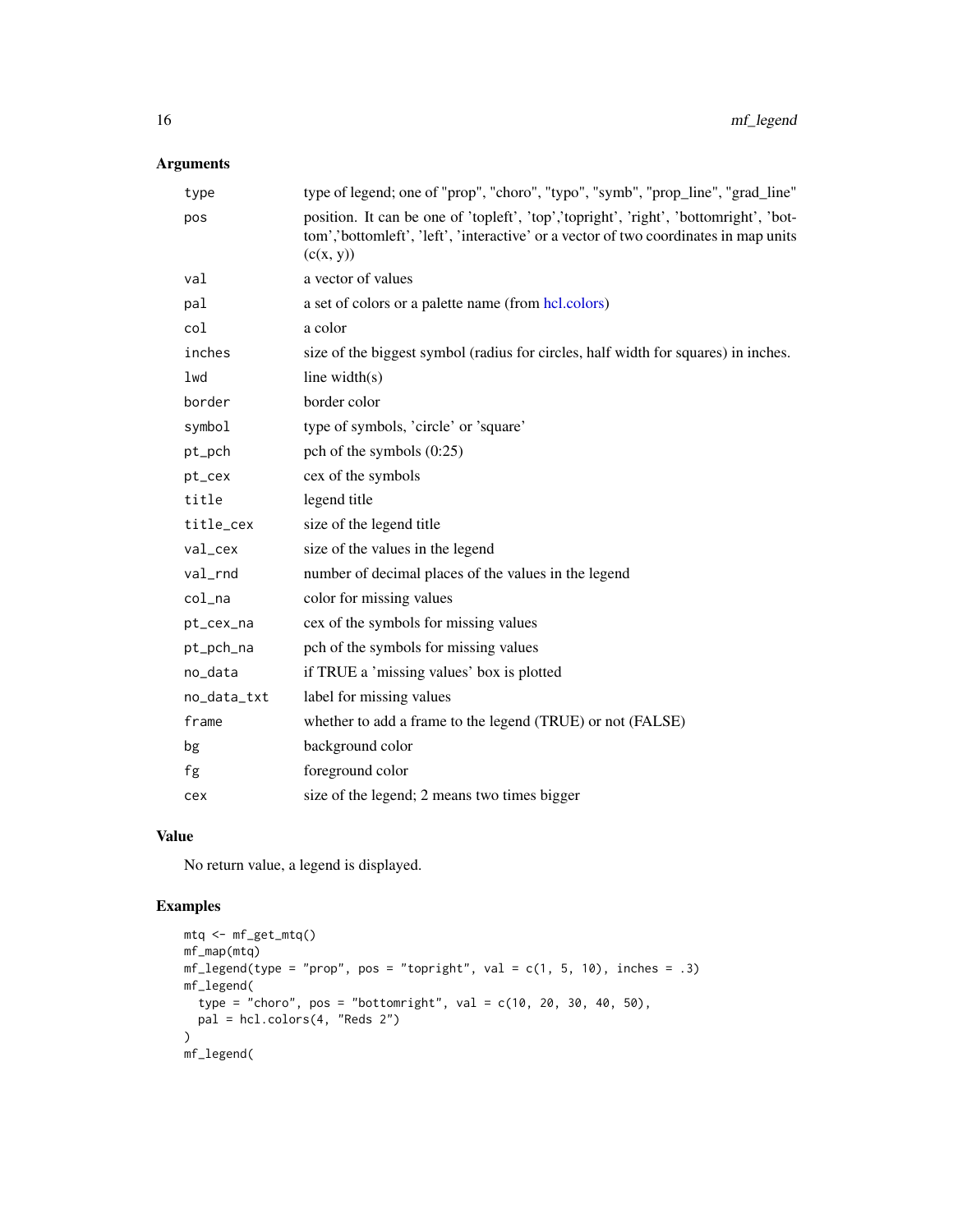#### <span id="page-16-0"></span>mf\_map 17

```
type = "typo", pos = "topleft", val = c("A", "B", "C", "D"),
  pal = hcl.colors(4, "Dynamic")
)
mf_legend(
  type = "symb", pos = "bottomleft", val = c("A", "B", "C"),pt\_pch = 21:23, pt\_cex = c(1, 2, 2),
  pal = hcl.colors(3, "Dynamic")
)
mf_legend(
  type = "grad_line", pos = "top", val = c(1, 2, 3, 4, 10, 15),
  lwd = c(0.2, 2, 4, 5, 10)
\lambdamf\_legend(type = "prop\_line", pos = "bottom", lwd = 20, val = c(5, 50, 100))
```
mf\_map *Plot a map*

### Description

This is the main function of the package. mf\_map can be used to plot all types of maps. The three main arguments are: x (sf object), var (variable to map), and type (map type).

Relevant arguments and default values are detailed in specific functions.

Maps types:

- base, base maps [\(mf\\_base\)](#page-0-0);
- prop, proportional symbols maps [\(mf\\_prop\)](#page-0-0);
- choro, choropleth maps [\(mf\\_choro\)](#page-0-0);
- typo, typology maps [\(mf\\_typo\)](#page-0-0);
- symb, symbols maps [\(mf\\_symb\)](#page-0-0);
- grad, graduated symbols maps [\(mf\\_grad\)](#page-0-0);
- prop\_choro, proportional symbols maps with symbols colors based on a quantitative data classification [\(mf\\_prop\\_choro\)](#page-0-0);
- prop\_typo, proportional symbols maps with symbols colors based on qualitative data [\(mf\\_prop\\_typo\)](#page-0-0);
- symb\_choro, symbols maps with symbols colors based on a quantitative data classification [\(mf\\_symb\\_choro\)](#page-0-0).

```
mf_map(
  x,
  var,
  type = "base".
 breaks,
  nbreaks,
  pal,
```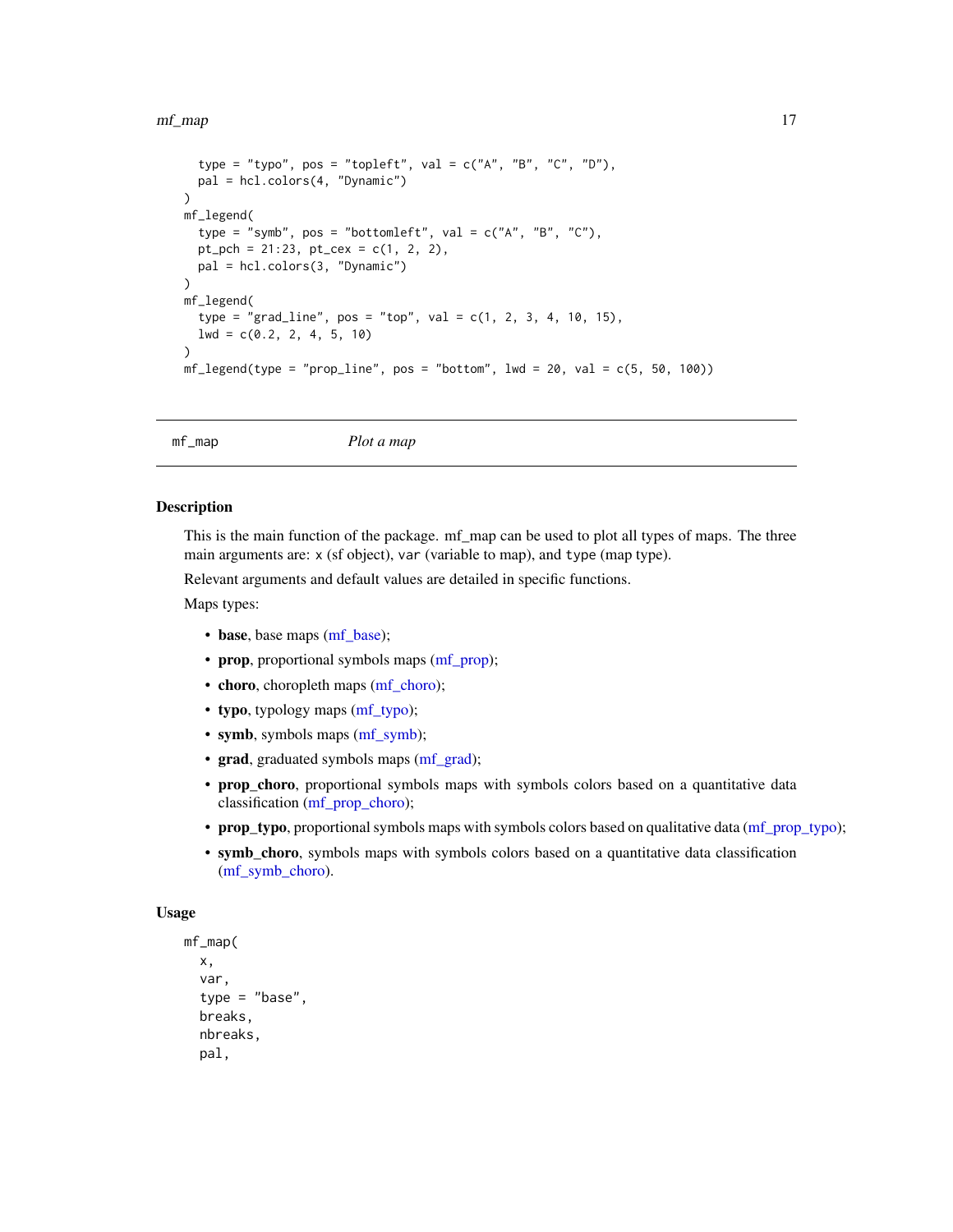18 mf\_map

```
alpha = 1,
inches,
val_max,
symbol,
col,
lwd_max,
val_order,
pch,
cex,
border,
lwd,
col_na,
cex_na,
pch_na,
leg_pos,
leg_title,
leg_title_cex,
leg_val_cex,
leg_val_rnd,
leg_no_data,
leg_frame,
add,
...
```
### Arguments

 $\overline{)}$ 

| X         | object of class sf or sfc                                                                              |
|-----------|--------------------------------------------------------------------------------------------------------|
| var       | $name(s)$ of the variable(s) to plot                                                                   |
| type      | one of "base", "prop", "choro", "typo", "symb", "grad", "prop_choro", "prop_typo",<br>"symb_choro"     |
| breaks    | either a numeric vector with the actual breaks, or a classification method name<br>(see mf_get_breaks) |
| nbreaks   | number of classes                                                                                      |
| pal       | a set of colors or a palette name (from hcl.colors)                                                    |
| alpha     | if pal is a hcl. colors palette name, the alpha-transparency level in the range $[0,1]$                |
| inches    | size of the biggest symbol (radius for circles, half width for squares) in inches.                     |
| val_max   | maximum value used for proportional symbols                                                            |
| symbol    | type of symbols, 'circle' or 'square'                                                                  |
| col       | color                                                                                                  |
| $1wd_max$ | line width of the largest line                                                                         |
| val_order | values order, a character vector that matches var modalities                                           |
| pch       | pch (point type) for symbols                                                                           |
| cex       | cex (point size) for symbols                                                                           |

<span id="page-17-0"></span>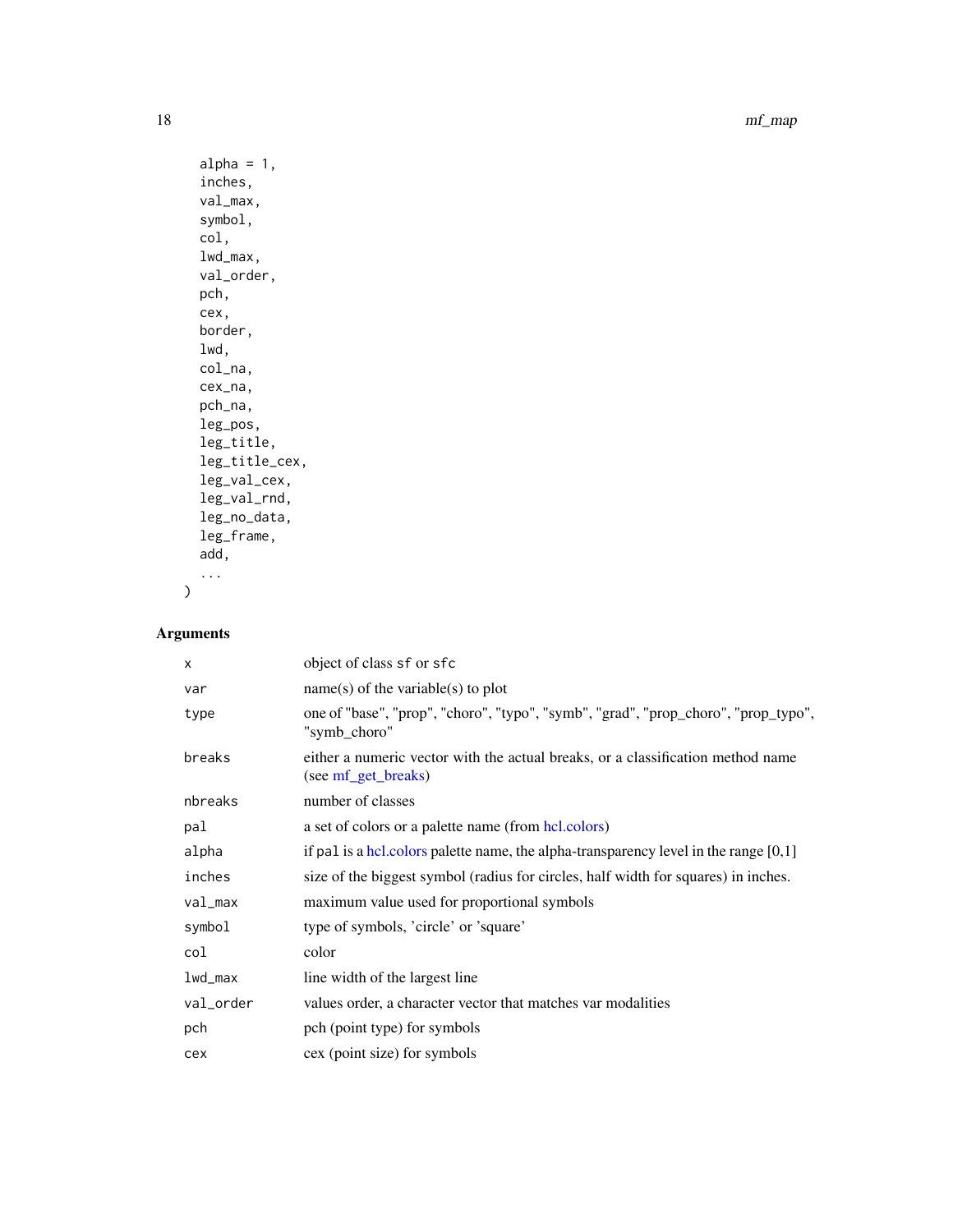#### <span id="page-18-0"></span>mf\_map 19

| border        | border color                                                                                                                                                                                                                                                                                                    |
|---------------|-----------------------------------------------------------------------------------------------------------------------------------------------------------------------------------------------------------------------------------------------------------------------------------------------------------------|
| lwd           | border width                                                                                                                                                                                                                                                                                                    |
| col_na        | color for missing values                                                                                                                                                                                                                                                                                        |
| cex_na        | cex (point size) for NA values                                                                                                                                                                                                                                                                                  |
| pch_na        | pch (point type) for NA values                                                                                                                                                                                                                                                                                  |
| leg_pos       | position of the legend, one of 'topleft', 'top','topright', 'right', 'bottomright',<br>'bottom', 'bottomleft', 'left' or a vector of two coordinates in map units $(c(x,$<br>y)). If leg_pos = NA then the legend is not plotted. If leg_pos = 'interactive'<br>click on the map to choose the legend position. |
| leg_title     | legend title                                                                                                                                                                                                                                                                                                    |
| leg_title_cex | size of the legend title                                                                                                                                                                                                                                                                                        |
| leg_val_cex   | size of the values in the legend                                                                                                                                                                                                                                                                                |
|               |                                                                                                                                                                                                                                                                                                                 |
| leg_val_rnd   | number of decimal places of the values in the legend                                                                                                                                                                                                                                                            |
| leg_no_data   | label for missing values                                                                                                                                                                                                                                                                                        |
| leg_frame     | whether to add a frame to the legend (TRUE) or not (FALSE)                                                                                                                                                                                                                                                      |
| add           | whether to add the layer to an existing plot (TRUE) or not (FALSE)                                                                                                                                                                                                                                              |

### Value

x is (invisibly) returned.

```
mtq <- mf_get_mtq()
mf_map(mtq)
mf_map(mtq, var = "POP", type = "prop")
mf_map(mtq, var = "MED", type = "choro")
mf_map(mtq, var = "STATUS", type = "typo")
mf_map(mtq)
mf_map(mtq, var = "STATUS", type = "symb")
mf_map(mtq)
mf_map(mtq, var = "POP", type = "grad")
mf_map(mtq)
mf_map(mtq, var = c("POP", "MED"), type = "prop_choro")
mf_map(mtq)
mf_map(mtq, var = c("POP", "STATUS"), type = "prop_typo")
mf_map(mtq)
mf_map(mtq, var = c("STATUS", "MED"), type = "symb_choro")
```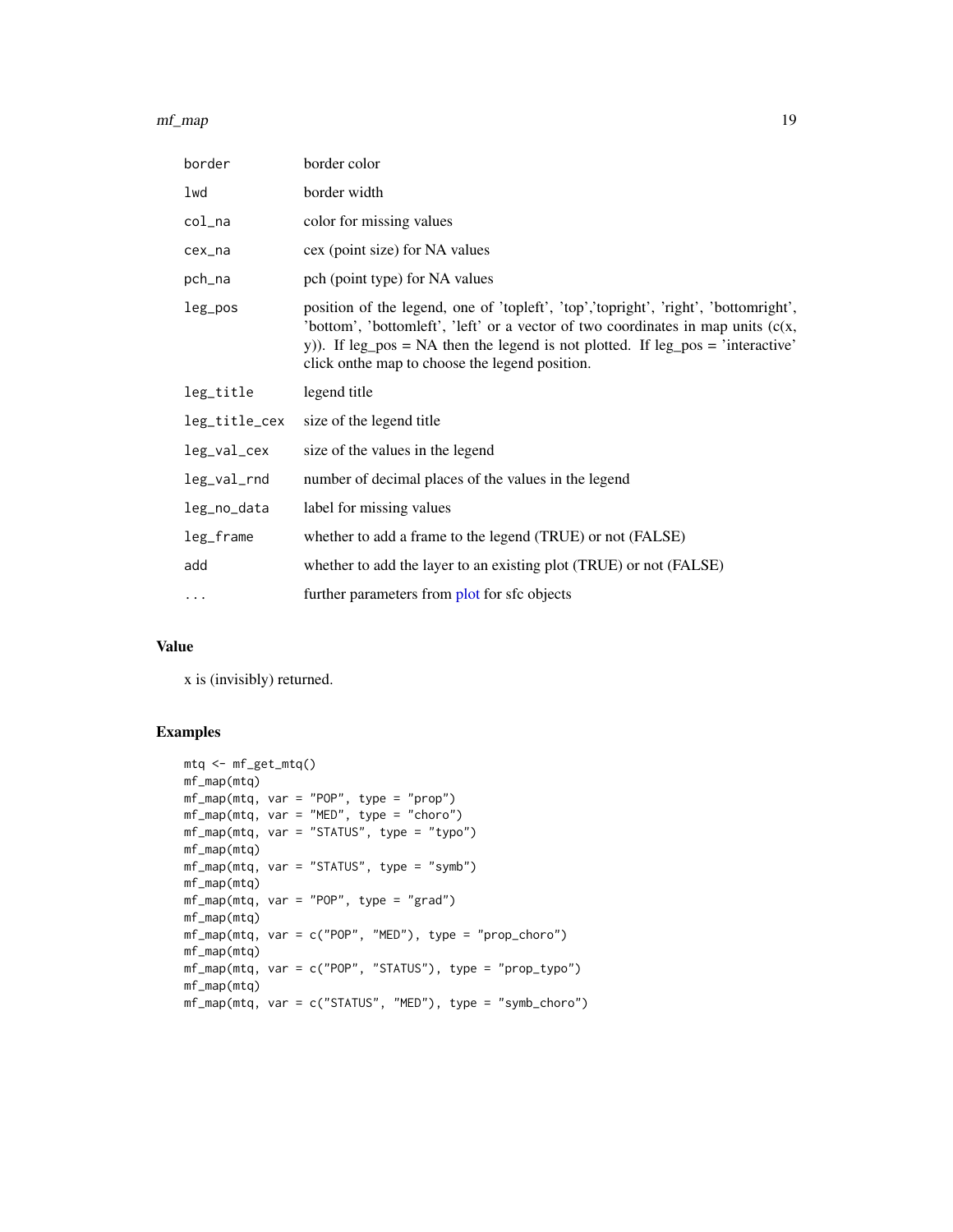<span id="page-19-0"></span>

### Description

Plot a raster object (SpatRaster from terra).

### Usage

 $mf\_raster(x, add = FALSE, ...)$ 

### Arguments

| $\mathsf{x}$            | a SpatRaster                                                                          |
|-------------------------|---------------------------------------------------------------------------------------|
| add                     | whether to add the layer to an existing plot (TRUE) or not (FALSE).                   |
| $\cdot$ $\cdot$ $\cdot$ | bgalpha, smooth, maxcell or other arguments passed to be passed to plotRGB or<br>plot |

### Value

No return value, a map is displayed.

### Examples

```
if (require("terra")) {
  r <- rast(system.file("ex/elev.tif", package = "terra"))
 mf_raster(r)
}
```
<span id="page-19-1"></span>mf\_scale *Plot a scale bar*

### Description

Plot a scale bar.

```
mf\_scale(size, pos = "bottomright", lwd = 1.5, cex = 0.6, col, unit = "km")
```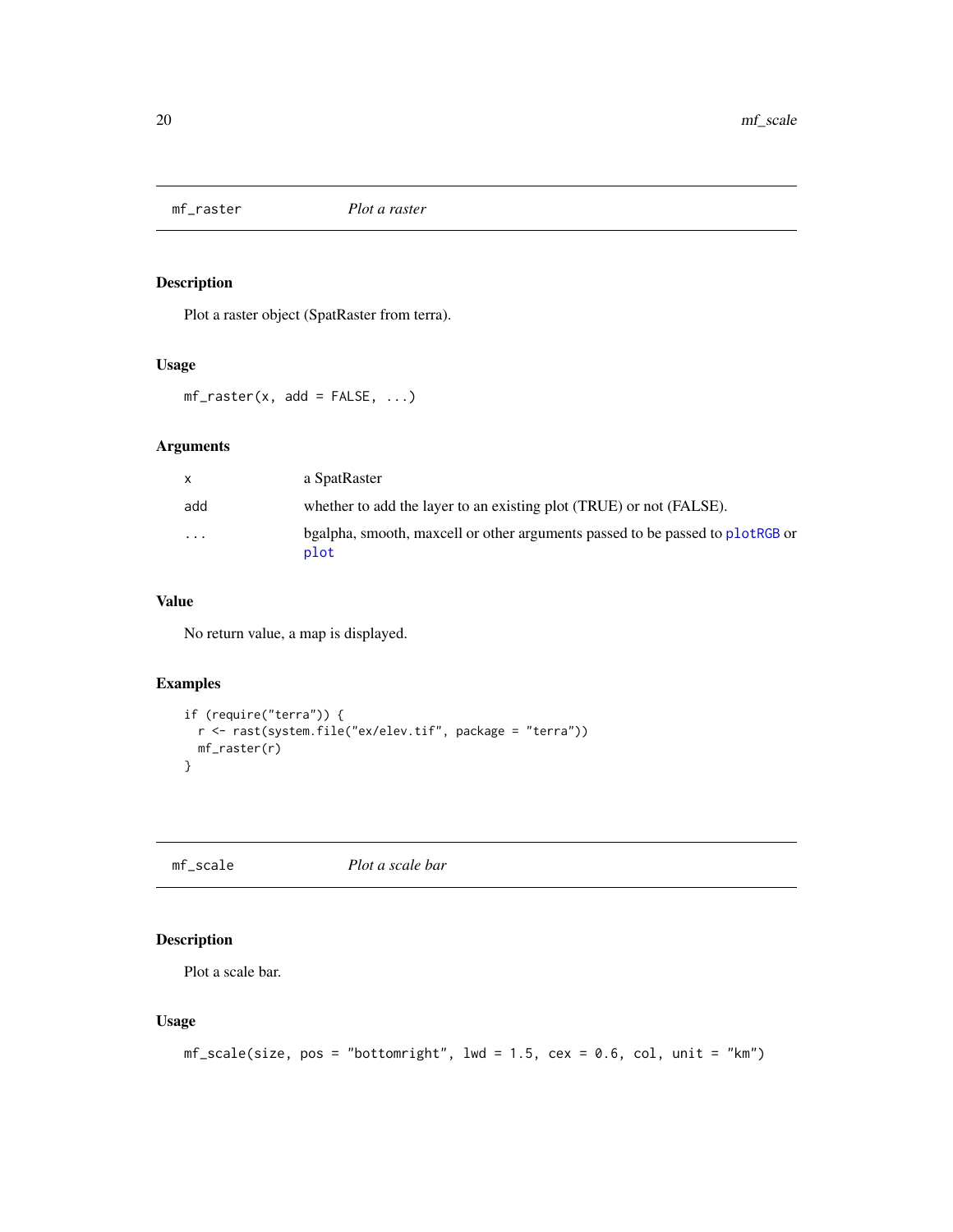### <span id="page-20-0"></span>mf\_shadow 21

### Arguments

| size | size of the scale bar in units (default to km). If size is not set, an automatic size<br>is used $(1/10$ of the map width)         |
|------|------------------------------------------------------------------------------------------------------------------------------------|
| pos  | position. It can be one of 'bottomright', 'bottomleft', 'interactive' or a vector of<br>two coordinates in map units $(c(x, y))$ . |
| lwd  | width of the scale bar                                                                                                             |
| cex  | cex of the text                                                                                                                    |
| col  | color                                                                                                                              |
| unit | units used for the scale bar. Can be "mi" for miles, "m" for meters, or "km" for<br>kilometers (default)                           |

### Value

No return value, a scale bar is displayed.

### Note

This scale bar is not accurate on unprojected (long/lat) maps.

### Examples

```
mtq <- mf_get_mtq()
mf_map(mtq)
mf_scale()
```

| mf_shadow |  | Plot a shadow |
|-----------|--|---------------|
|-----------|--|---------------|

### Description

Plot the shadow of a polygon layer.

### Usage

```
mf\_shadow(x, col = "grey50", cex = 1, add = FALSE)
```
### Arguments

|     | an sf or sfc polygon object                                        |
|-----|--------------------------------------------------------------------|
| col | shadow color                                                       |
| сех | shadow extent                                                      |
| add | whether to add the layer to an existing plot (TRUE) or not (FALSE) |

### Value

x is (invisibly) returned.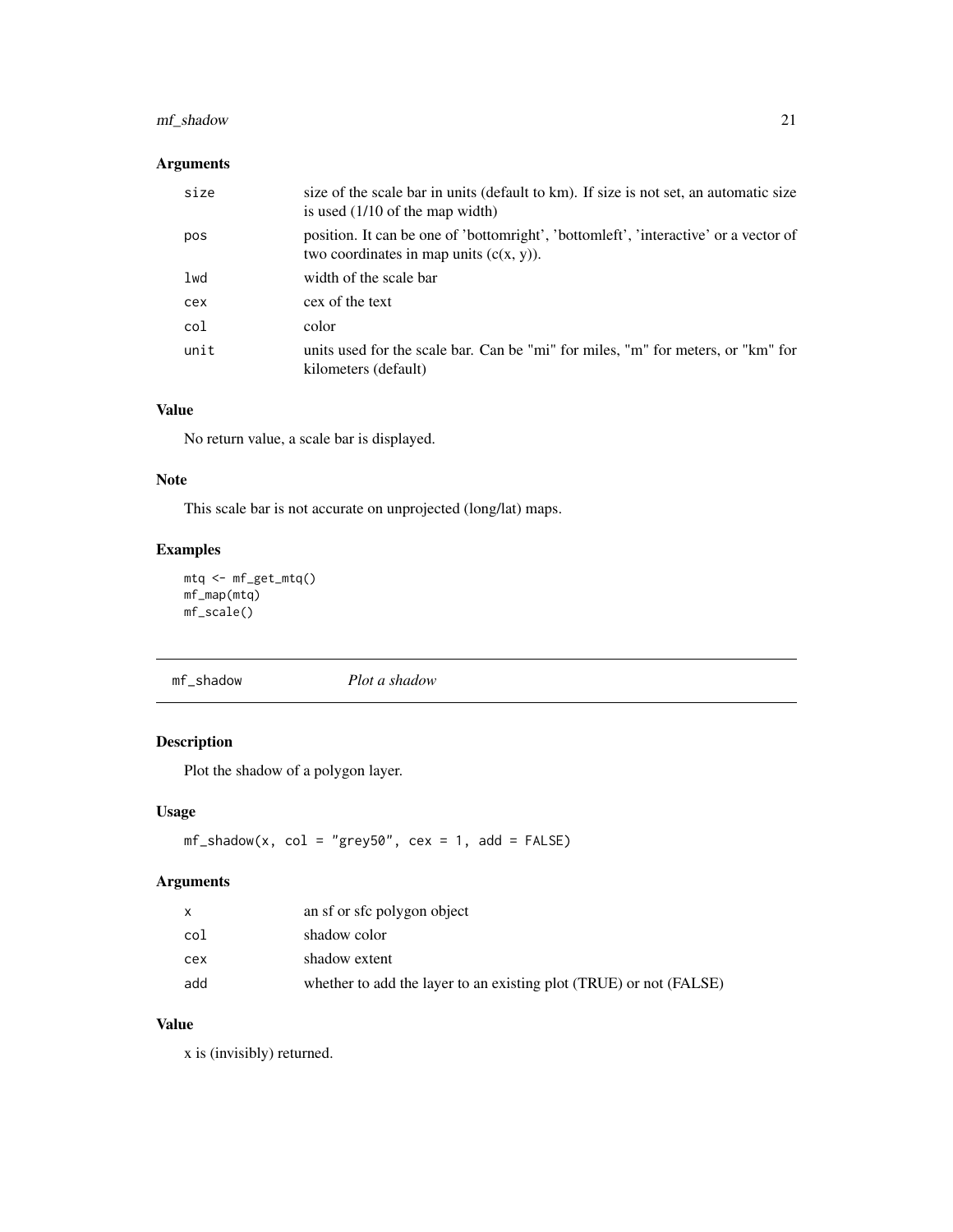#### Examples

```
mtq <- mf_get_mtq()
mf_shadow(mtq)
mf_map(mtq, add = TRUE)
```
mf\_theme *Set a theme*

### Description

This function set a map theme. The parameters set by this function are the figure margins, background and foreground colors and some [mf\\_title](#page-22-1) options.

### Usage

mf\_theme(x = "default", bg, fg, mar, tab, pos, inner, line, cex, font)

### Arguments

| $\mathsf{x}$ | name of a map theme. One of "default", "brutal", "ink", "dark", "agolalight",<br>"candy", "darkula", "iceberg", "green", "nevermind", "jsk", "barcelona". If x is<br>used other parameters are ignored. |
|--------------|---------------------------------------------------------------------------------------------------------------------------------------------------------------------------------------------------------|
| bg           | background color                                                                                                                                                                                        |
| fg           | foreground color                                                                                                                                                                                        |
| mar          | margins                                                                                                                                                                                                 |
| tab          | if TRUE the title is displayed as a 'tab'                                                                                                                                                               |
| pos          | position, one of 'left', 'center', 'right'                                                                                                                                                              |
| inner        | if TRUE the title is displayed inside the plot area.                                                                                                                                                    |
| line         | number of lines used for the title                                                                                                                                                                      |
| cex          | cex of the title                                                                                                                                                                                        |
| font         | font of the title                                                                                                                                                                                       |

### Details

It is also possible to set a custom theme using a list of arguments (see Examples). Use mf\_theme('default') to reset theme settings. mf\_theme() returns the current theme settings.

#### Value

The (invisible) list of theme parameters is returned.

<span id="page-21-0"></span>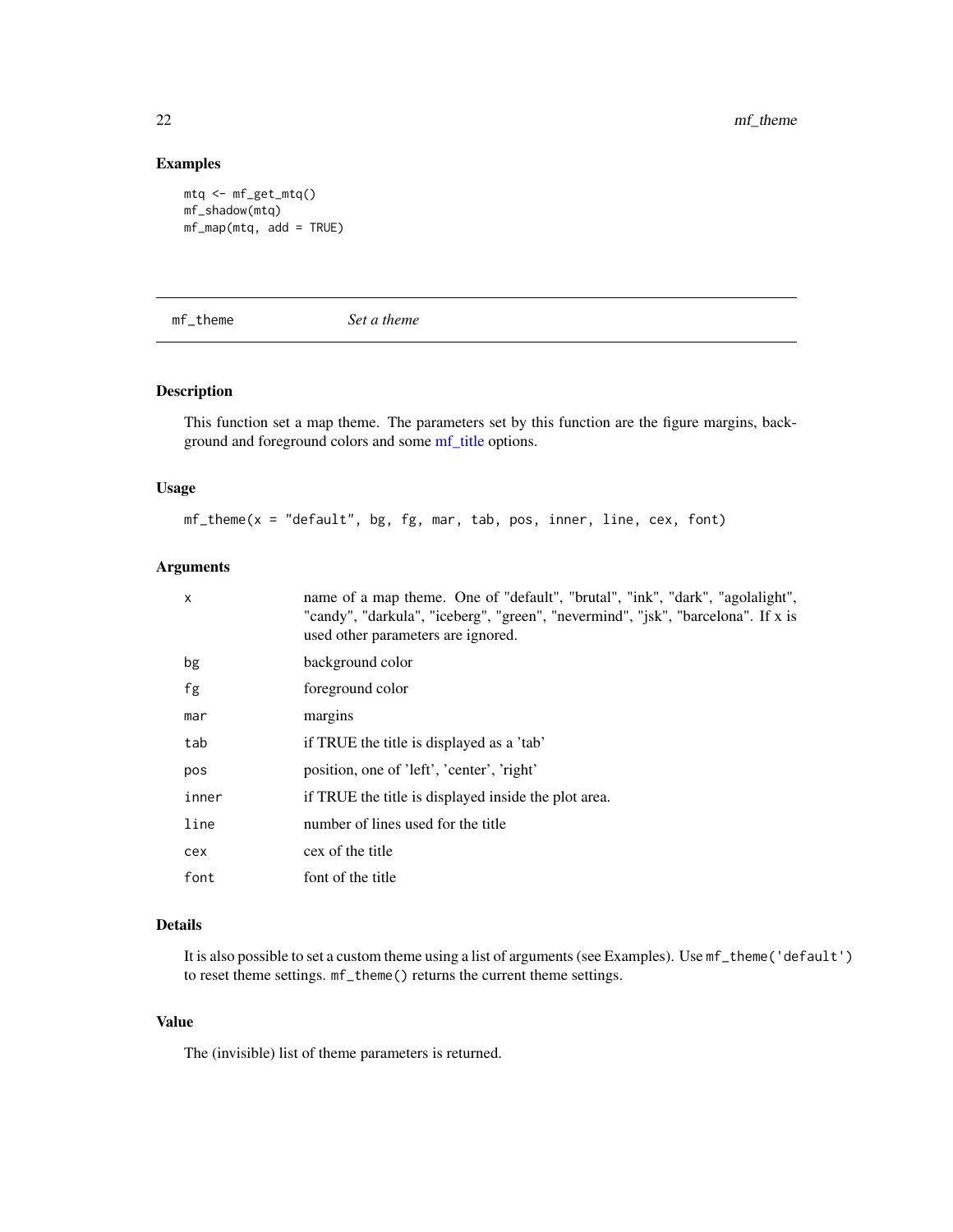#### <span id="page-22-0"></span>mf\_title 23

### Examples

```
mtq <- mf_get_mtq()
# built-in theme
mf_theme("green")
mf_map(mtq)
mf_title()
# theme from arguments
mf_theme(
  bg = "darkslategrey", fg = "cornsilk3", mar = c(2, 2, 4, 2),
  tab = FALSE, pos = "center", inner = FALSE,
  line = 2, cex = 2, font = 4
\lambdamf_map(mtq)
mf_layout()
# theme from list
custom <- list(
  name = "custom",
  bg = "green",
  fg = "red",mar = c(2, 2, 2, 2),
  tab = TRUE,pos = "center",
  inner = TRUE,
  line = 2,
  cex = 1.5,
  font = 3\mathcal{L}mf_theme(custom)
mf_map(mtq)
mf_title()
(mf_theme("default"))
```
<span id="page-22-1"></span>

|  | mf_title | Plot a title |  |  |
|--|----------|--------------|--|--|
|--|----------|--------------|--|--|

### Description

Plot a title

```
mf_title(txt = "Map Title", pos, tab, bg, fg, cex, line, font, inner)
```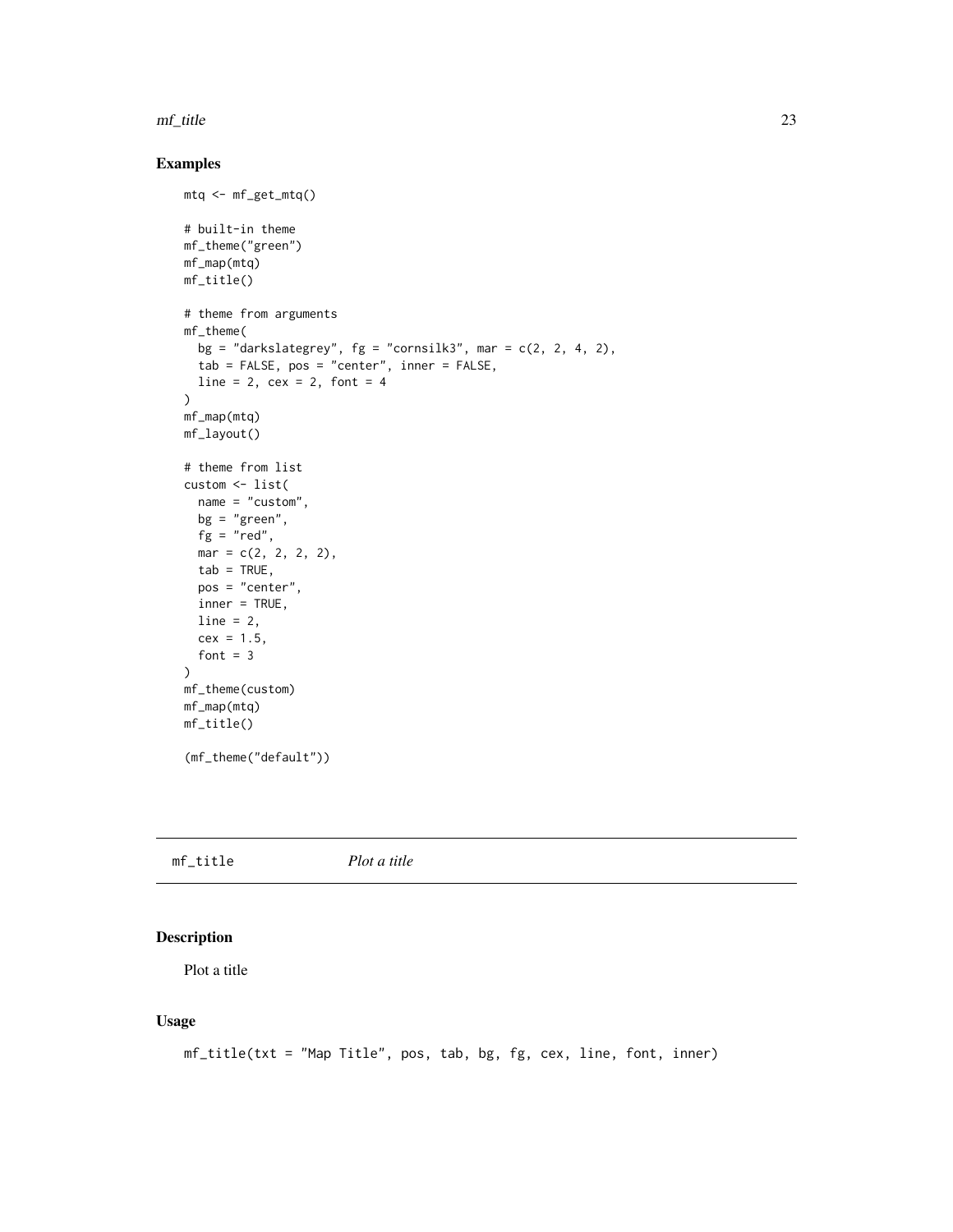### <span id="page-23-0"></span>Arguments

| txt   | title text                                           |
|-------|------------------------------------------------------|
| pos   | position, one of 'left', 'center', 'right'           |
| tab   | if TRUE the title is displayed as a 'tab'            |
| bg    | background of the title                              |
| fg    | foreground of the title                              |
| cex   | cex of the title                                     |
| line  | number of lines used for the title                   |
| font  | font of the title                                    |
| inner | if TRUE the title is displayed inside the plot area. |

### Value

No return value, a title is displayed.

### Examples

```
mtq <- mf_get_mtq()
mf_map(mtq)
mf_title()
```
<span id="page-23-1"></span>mf\_worldmap *Plot a point on a world map*

### Description

Plot a point on a world map.

```
mf_worldmap(
 x,
 lon,
 lat,
 water_col = "lightblue",
 land_col = "grey60",border_col = "grey40",
 border_lwd = 0.8,
  ...
)
```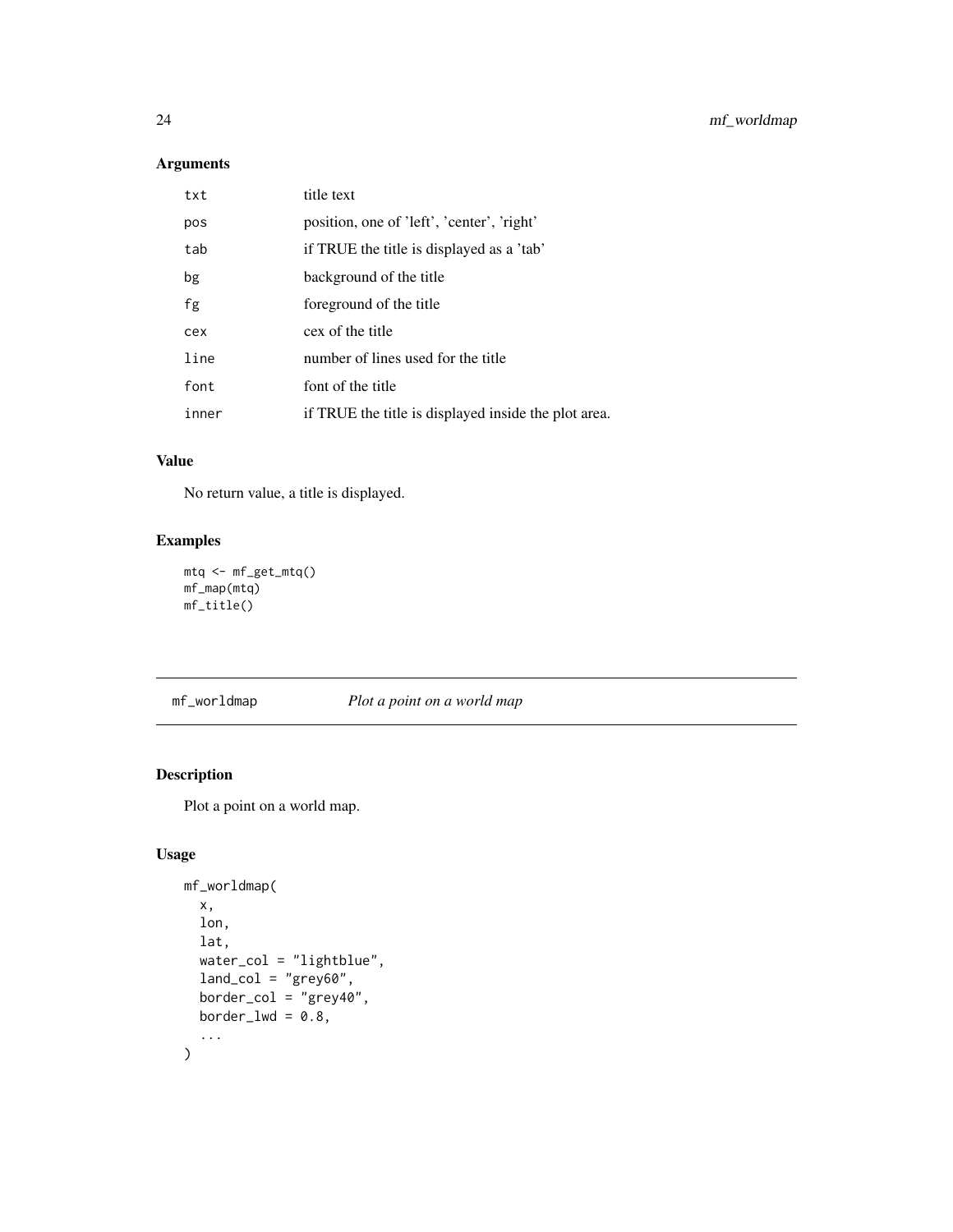### mf\_worldmap 25

### Arguments

| X           | object of class sf or sfc                                              |
|-------------|------------------------------------------------------------------------|
| lon         | longitude                                                              |
| lat         | latitude                                                               |
| water_col   | color of the water                                                     |
| $land\_col$ | color of the land                                                      |
| border_col  | color of the borders                                                   |
| border lwd  | width of the borders                                                   |
|             | further parameters related to the plotted point aspect (cex, pch, col) |

### Value

No return value, a world map is displayed.

### Note

The main part of the code is stolen from @fzenoni (https://gist.github.com/fzenoni/ef23faf6d1ada5e4a91c9ef23b0

```
mtq <- mf_get_mtq()
mf_worldmap(mtq)
mf_worldmap(lon = 24, lat = 39)mf_worldmap(
 lon = 106, lat = 26,
  pch = 4, lwd = 3, cex = 2, col = "tomato4",
  water_col = "#232525", land_col = "#A9B7C6",
  border_col = "white", border_lwd = 1
)
```